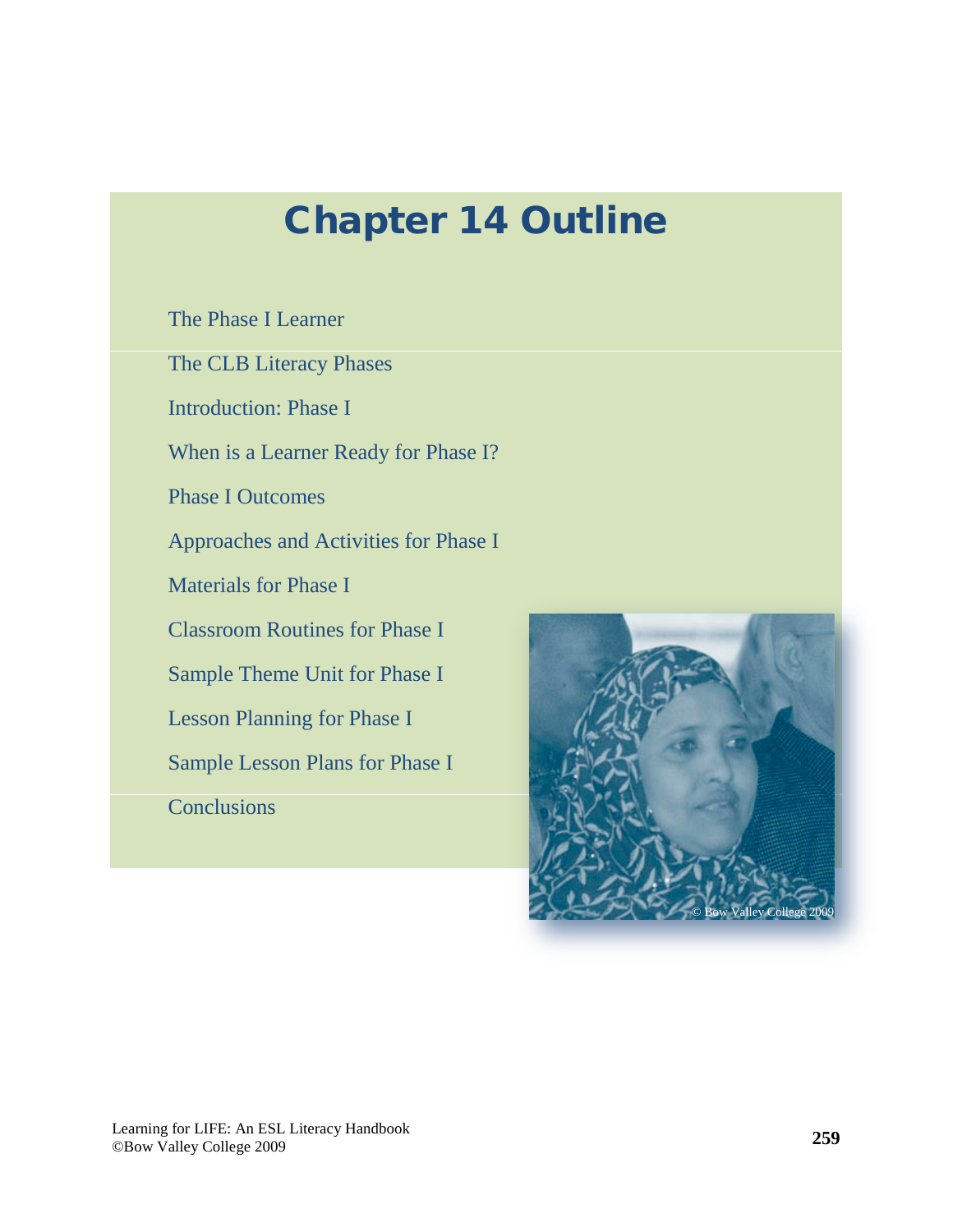# Chapter 14

# Phase I

# **Objectives**

**To recognize Phase I learners and their skills and needs To identify the outcomes and expectations for Phase I To share effective practices in the Phase I classroom**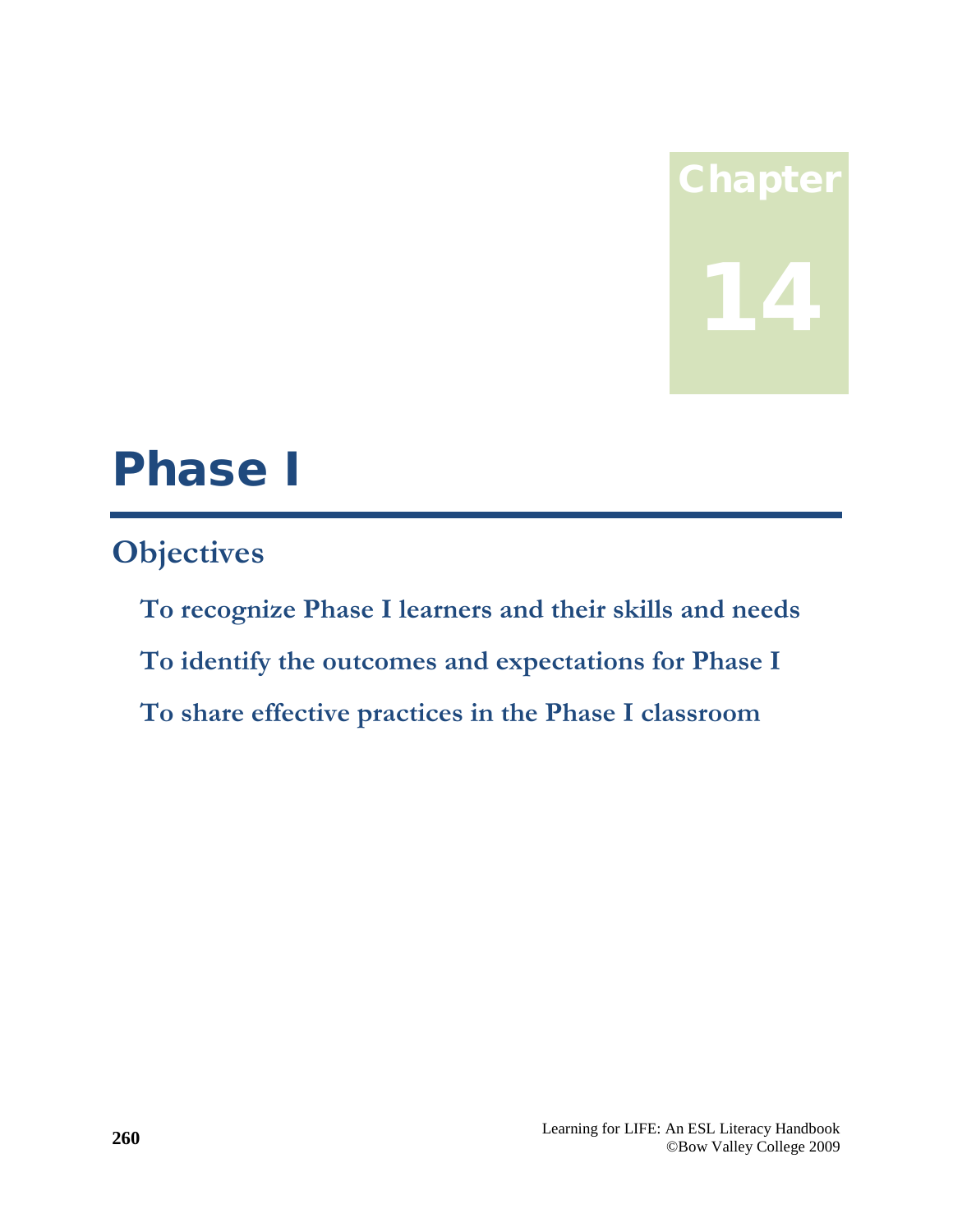<span id="page-2-0"></span>

| <b>Learner Profile: Phase I</b>                                                                                                                                                                  |                                             |                                                                                                          |                                            |                                                        |                                                         |
|--------------------------------------------------------------------------------------------------------------------------------------------------------------------------------------------------|---------------------------------------------|----------------------------------------------------------------------------------------------------------|--------------------------------------------|--------------------------------------------------------|---------------------------------------------------------|
| An at-a-glance profile of adult ESL literacy learners at Phase I<br>All skills are measured according to the Canadian Language Benchmarks<br>and the Canadian Language Benchmark Literacy Phases |                                             |                                                                                                          |                                            |                                                        |                                                         |
| <b>Years of Formal</b><br>Education                                                                                                                                                              | <b>Reading and Writing</b><br><b>Skills</b> |                                                                                                          | Range of Listening and<br>Speaking         |                                                        | <b>Range of Numeracy</b>                                |
| $1-3$<br>or previous ESL literacy                                                                                                                                                                | Phase I                                     |                                                                                                          | $CLB$ 1-5                                  |                                                        | Phase I-II                                              |
| <b>Typical Age Range</b>                                                                                                                                                                         |                                             |                                                                                                          |                                            | Gender                                                 |                                                         |
| adults of all ages                                                                                                                                                                               |                                             |                                                                                                          | usually more women than men                |                                                        |                                                         |
| Common Challenges in the<br>Classroom                                                                                                                                                            |                                             | Common Strengths in the                                                                                  | Classroom                                  |                                                        | <b>Common Barriers to Learning</b>                      |
| little classroom experience                                                                                                                                                                      |                                             | taking risks                                                                                             |                                            | poverty                                                |                                                         |
| frequent exhaustion                                                                                                                                                                              |                                             | collaborative learning                                                                                   |                                            | lack of adequate housing                               |                                                         |
| few formal learning strategies                                                                                                                                                                   |                                             | oral repetition                                                                                          |                                            | lack of childcare                                      |                                                         |
| highly dependent learners                                                                                                                                                                        |                                             | prior practical knowledge                                                                                |                                            | lack of transportation                                 |                                                         |
| developing vocabulary                                                                                                                                                                            |                                             | survival skills                                                                                          |                                            | limited ability to access help                         |                                                         |
| building awareness of print                                                                                                                                                                      |                                             |                                                                                                          |                                            |                                                        | issues may be in crisis before<br>learner receives help |
| <b>Typical Social and Political Background</b>                                                                                                                                                   |                                             |                                                                                                          |                                            | Indicators a Learner is Ready for Phase I              |                                                         |
| learner can come from any country in the world                                                                                                                                                   |                                             |                                                                                                          |                                            | learner can read and write the letters of the alphabet |                                                         |
| often rural villages                                                                                                                                                                             |                                             | and connect most letters to their sounds                                                                 |                                            |                                                        |                                                         |
| often highly oral societies                                                                                                                                                                      |                                             |                                                                                                          | learner can copy words and short sentences |                                                        |                                                         |
| learner may have spent time in refugee camps or in<br>additional countries before immigrating                                                                                                    |                                             | learner can write letters and words on the line, and<br>begin to use spacing between words consistently. |                                            |                                                        |                                                         |
| learner may have experienced war, famine,                                                                                                                                                        |                                             |                                                                                                          | learner can read simple sentences          |                                                        |                                                         |
| displacement, poverty, or social or political unrest                                                                                                                                             |                                             | learner recognizes a small bank of sight words                                                           |                                            |                                                        |                                                         |
| <b>Typical Educational Background</b>                                                                                                                                                            |                                             | learner recognizes the purpose of different kinds of<br>text, such as letters, stories, signs, or bills  |                                            |                                                        |                                                         |
| 1-3 years of formal education                                                                                                                                                                    |                                             | learner can fill out a simple form                                                                       |                                            |                                                        |                                                         |
| formal education has been interrupted or cut short                                                                                                                                               |                                             |                                                                                                          |                                            |                                                        |                                                         |
| any previous formal education may have been in a<br>second language                                                                                                                              |                                             |                                                                                                          |                                            |                                                        |                                                         |
| any previous educational setting may have lacked<br>resources, facilities, or educated teachers                                                                                                  |                                             |                                                                                                          |                                            |                                                        |                                                         |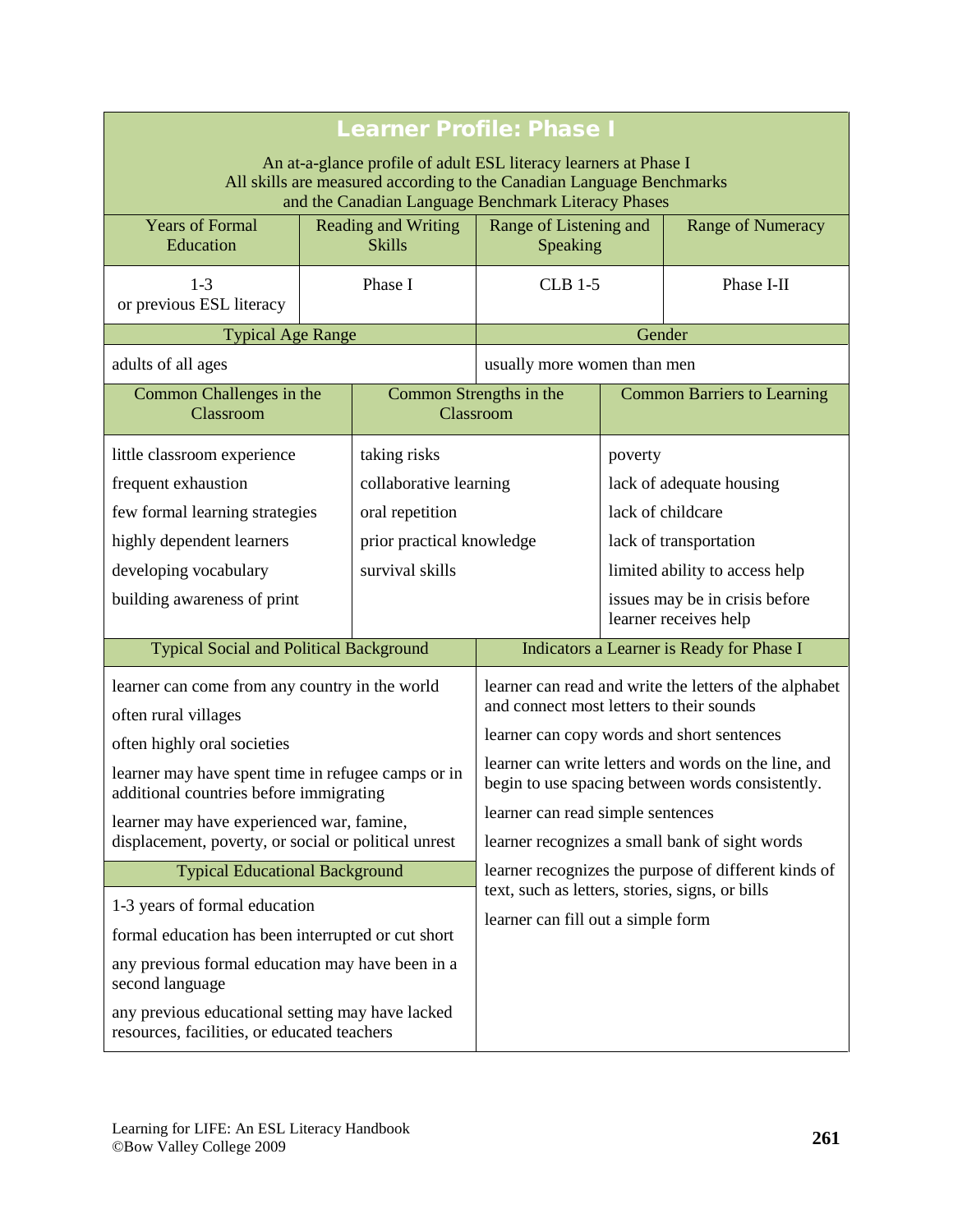#### <span id="page-3-0"></span>The CLB Literacy Phases

The Centre for Canadian Language Benchmarks (CCLB) has published two documents that provide a set of outcomes for ESL and ESL literacy learners in Canada. The first document, *Canadian Language Benchmarks 2000: English as a Second Language for Adults*, divides language learning into twelve different levels, called Benchmarks, in four different skill areas: reading, writing, listening, and speaking. This document is NOT intended for use with Learners with Interrupted Formal Education; it assumes a previous formal education, even at the lowest benchmarks. The second CCLB document, *Canadian Language Benchmarks 2000: ESL for Literacy Learners* (the CLB Literacy Document)*,* focuses on ESL literacy and LIFE. It sets outcomes for four different levels, called Phases, in three different skill areas: reading, writing, and numeracy. ESL literacy programs who use this document measure their learners' levels by using the Phases for reading, writing, and literacy, and by using the Benchmarks for listening and speaking. Each Phase can further be broken down into Initial, Developing, and Adequate stages, and it is important to note that the difference among the stages is considerable.

At Bow Valley College, we use the CLB Literacy Document and the literacy Phases in our ESL literacy programs. There are two clear advantages to this document: there has been a considerable amount of material produced by the CCLB to support the Benchmarks and the Phases, and this is a national standard, so learners can more easily "transport" their education from one institution to another or from one province to another. We strongly recommend that any Canadian ESL literacy program look into using the CLB Literacy Document in their program. If you are not familiar with the CLB literacy Phases, Section Three of the handbook can still be useful to you; it provides a thorough introduction to ESL literacy at each of the four Phases, which are equally applicable to learners of different levels no matter what the levels are called (Foundation Phase, Phase I, Phase II, Phase III; Beginner, Intermediate, Upper Intermediate, Advanced; ESL literacy 1,2,3,4, etc.).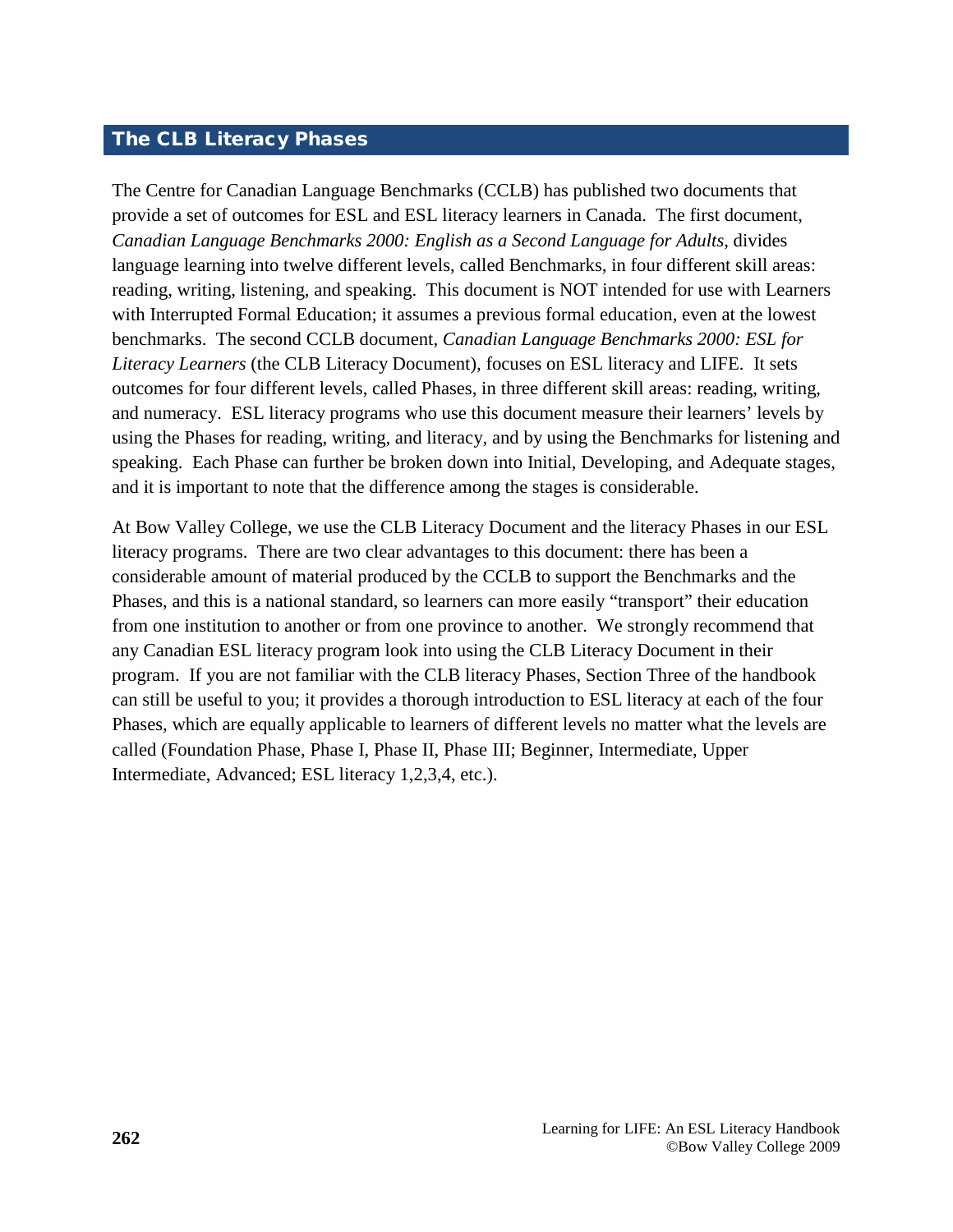#### <span id="page-4-0"></span>Introduction: Phase I

The world of written language is just beginning to open up for Phase I learners. They are already beginning to develop a sense of sound-letter correlation, are aware of some English literacy concepts such as the direction of text, and have developed a small bank of sight words. They are becoming increasingly familiar with the classroom environment and have developed some strategies to support their classroom learning.

Over the course of Phase I, learners build their sight word vocabulary and begin to acquire some decoding skills. They are working at the level of words: they can copy more accurately and are better able to spell and label appropriately. Learners in Phase I tackle reading sentences that are short, familiar, and follow a predictable format. It is important to note that learners in Phase I can have a wide range of oral skills, anywhere from CLB 1 to CLB 5.

Although Phase I learners are better able to remember spelling than Foundation Phase learners, they are still not able to fill in a cloze exercise – a fill in the blanks activity – without a word bank to copy from. Provide Phase I learners with the support they need; make sure every activity has a word bank.

Phase I learners are sometimes mistakenly placed

in mainstream ESL classes, particularly when their listening and speaking benchmarks are still low. When a Phase I learner is in a mainstream class, the instructor might notice that the learner frequently places pages upside-down or backwards in the binder, needs more practice to master a skill or concept, or struggles with a simple cloze passage that others in the class complete with little difficulty. When the learner's oral English skills become stronger, an instructor may learn that his or her schooling in the first (or second) language was interrupted, or that the quality of education the learner experienced was different from what we might expect, such as a learner whose only formal educational experience was with 50 other learners in a class in the refugee camp where she lived much of her life.

Phase I learners, like other Learners with Interrupted Formal Education, come to language learning with a variety of barriers, visible or imperceptible to instructors. Their language learning is often affected by stressors outside of the classroom. Learners may struggle with basic settlement issues, healthcare issues, and employment issues. Learners' attendance can be affected by not having enough money to buy a bus pass or by lack of access to or money for childcare. One learner might work all night to make ends meet and come to class first thing in the morning, while another has experienced violence in the past or present that makes focusing on learning a challenge. As a result, ESL literacy instructors need to prioritize creating and maintaining a safe learning environment from the outset of the course.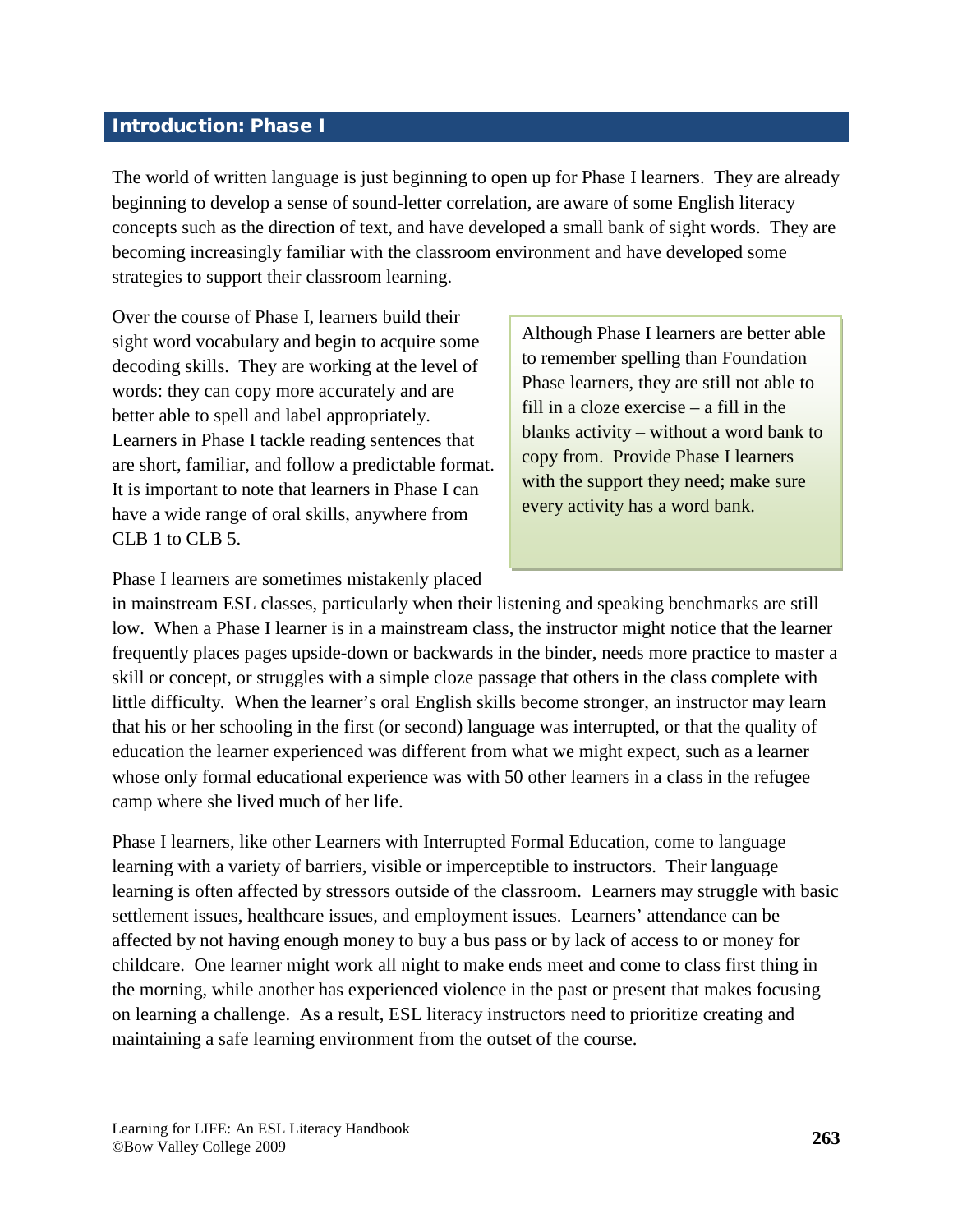In addition to having diverse barriers to learning, Phase I learners have many goals and needs. Their reasons for studying might be to gain better employment, communicate with people in their community, or help their children in school. They may already have purchased a house together with relatives, or they may struggle to pay their rent on their minimum wage job while they wait for government subsidized housing.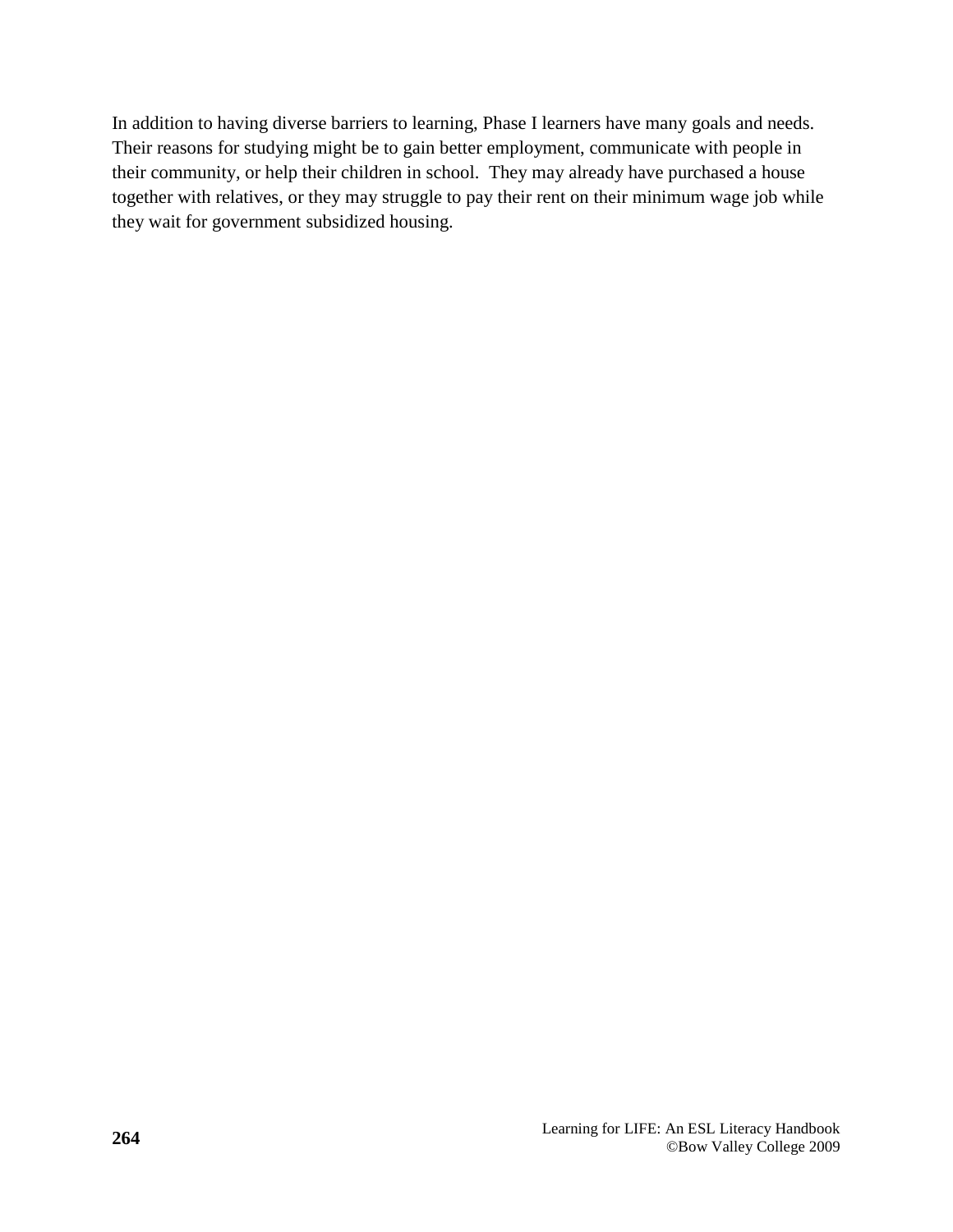## Angie's Story

#### *A Phase I learner*

*Angie came to Canada three years ago with absolutely no formal education. While her parents are both university-educated, she lost her opportunity to access education in Somalia when war broke out. Angie moved from place to place until she came to Canada. Still a young woman in her early twenties, she is eager to learn to read and write. Her young daughter recently started school as well, and this has fueled Angie's drive.*

*As a Phase I Developing learner, Angie's handwriting is large and not always on the line. While her listening and speaking are at a CLB 3, she struggles to decode even basic words. She has developed a small bank of sight words that has helped her with things like filling out forms. Angie's numeracy skills are very basic. She doesn't know the value of various coins, and while she knew some simple math facts, her problem-solving skills are limited.*

*While Angie is highly motivated, she doesn't feel confident for the first few weeks in class. This results in a slow process of learning to trust herself as she learns to read and write. In time, her bank of sight words increases dramatically, and she takes greater risks with spelling and reading, though she will still defer to the instructor to see if she is right or not. She rereads story books for fifteen minutes before she goes to sleep every night.* 

*After a few weeks, Angie begins to set goals for herself and be more independent in the classroom. When learners write stories about their lives, Angie refuses help from the instructor and is determined to find the spelling of words from her sight word cards, the vocabulary section of her binder, and the picture dictionaries at the back of the class. After many hours of work, she writes several lines about her life.*

*Angie has developed her numeracy skills so that she now has a solid basic understanding of number concepts. The two largest areas of growth she describes to her classmates and instructor are with time and money. She says that now when people on the street ask her the time, she can tell them, whereas before she would cover her watch and say it didn't work.*

*Angie makes very good progress in her Phase I class, developing her reading, writing, and numeracy, as well as her oral skills. Perhaps the greatest breakthrough she makes is with her self-confidence, as she moves on to Phase II more willing to take risks and help others.*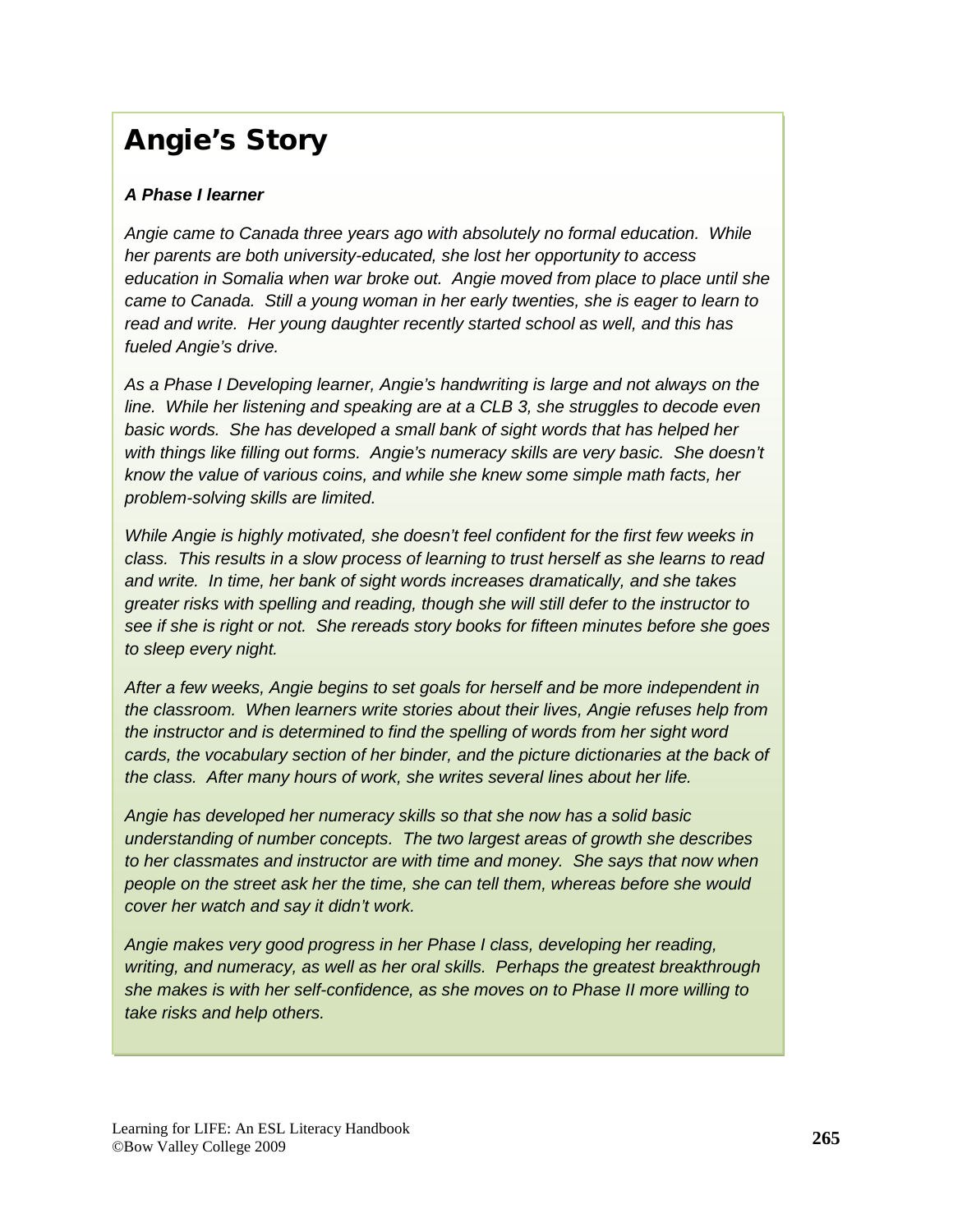#### <span id="page-7-0"></span>When is a Learner Ready for Phase I?

LIFE who are ready to move into Phase I have developed an awareness of English text. Phase I learners usually recognize the front and back of a book and understand that English text moves from top to bottom and left to right. These learners hold their books right-side-up and start at the front of the book.

Learners who are ready to enter Phase I write words on the line and are able to write legibly, though their writing may still be large, and they still need more time to write words. They are

able to copy short amounts of text and are learning to leave space between words.

Phase I learners are capable of reading a small number of sight words. They recognize that letters represent sounds and are able to tell you the sound for most letters. Phase I learners are beginning to be able to hear initial consonant sounds in oral language and use this to help them write words.

Phase I learners come with a diverse set of listening and speaking skills. Those who have lived in an English-speaking environment for several years may have listening and speaking skills up to CLB 5, while others who are new to Canada may initially be assessed at a CLB 1.

Learners who are ready to enter Phase I in numeracy may or may not be Phase I literacy learners. Learners who are ready to enter Phase I in numeracy can count to at least 20 and are able to solve simple addition or subtraction problems based on concrete life scenarios, like numbers of people at home or in

*Chapal is a young man from Pakistan who has been in Canada for a year and a half. He was too old for high school when he arrived in Canada and spent a year working in a garage before beginning ESL literacy classes. Chapal's reading and writing skills are Phase I Adequate, while his listening and speaking are CLB 3. He struggles a great deal with both reading and writing. His decoding skills are inconsistent, and while he may be able to read a short passage one day, the next day he has difficulty with the same words.*

the classroom. They are able to relate numbers to manipulatives. They have a few memorized math facts as well and understand the purpose of adding and subtracting.

#### Phase I Outcomes

Outcomes describe what learners will be able to do when they complete a unit, level, or program. The CLB Literacy Document provides a list of outcomes for each Phase, as well as conditions for these outcomes. When working with these outcomes, or basing classroom outcomes on the CLB Literacy Document, it is essential to recognize the conditions as well. The conditions describe in what circumstances a learner will be able to complete an outcome and are just as critical as the outcomes themselves. Conditions may state, for example, how much support is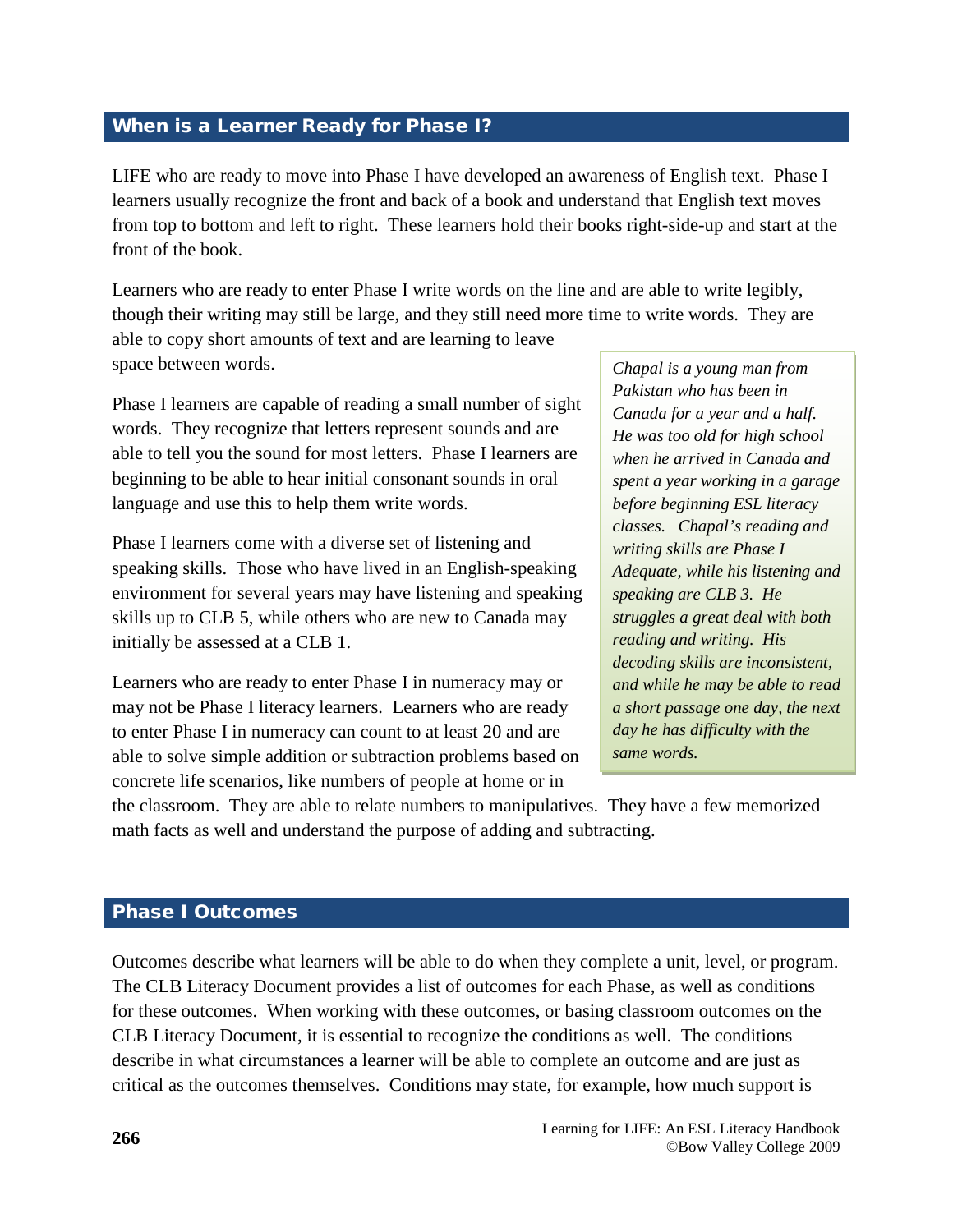allowed and required from the instructor, how long a reading text should be, or how relevant and familiar a topic should be for writing. At all literacy Phases, conditions ask for considerable instructor support and familiar circumstances for all reading and writing tasks. Outcomes in Phase I typically begin with developing oral language within any thematic unit and using the vocabulary and structure gained to meet reading and writing outcomes. While each unit theme will vary in its vocabulary and types of text, the outcomes remain consistent throughout. Learners continually develop reading skills using stories, for instance; however, some units lend themselves to other formats as well. For example, an employment unit is conducive to a lesson on reading a schedule and filling out a form; a unit on public transportation is an opportunity to read schedules once again and also to practice reading clocks; and a unit on Canada is an opportunity to use a map.

Outcomes at the Initial, Developing, and Adequate stages of Phase I do not change much; rather, the amount and type of support and scaffolding provided by the instructor change according to the needs of each learner. Phase I learners are still developing the skills needed as learners in a western school system, and as language development is a key component of instruction in Phase I, so are organizational and time management skills. The development of learning strategies is essential for learners to begin to become independent learners.

The CLB Literacy Document sets outcomes in three areas: reading, writing (including reading and writing strategies), and numeracy. Depending on the program, instructors may choose to set outcomes in other areas as well, including learning strategies, vocabulary, and life skills. In the following chart, there are examples of outcomes in

Spelling tests are an excellent activity at this level. They do more than test spelling: they teach learners accuracy, attention to detail, and study and learning skills.

Spelling tests encourage learners to complete homework themselves and make them accountable for their learning.

Spelling tests also help learners to build sight words.

each of these areas. There are hundreds of possible outcomes to set in a program; this chart provides samples to give an idea of what outcomes look like at this level. For more information on setting outcomes, please see Chapter Three.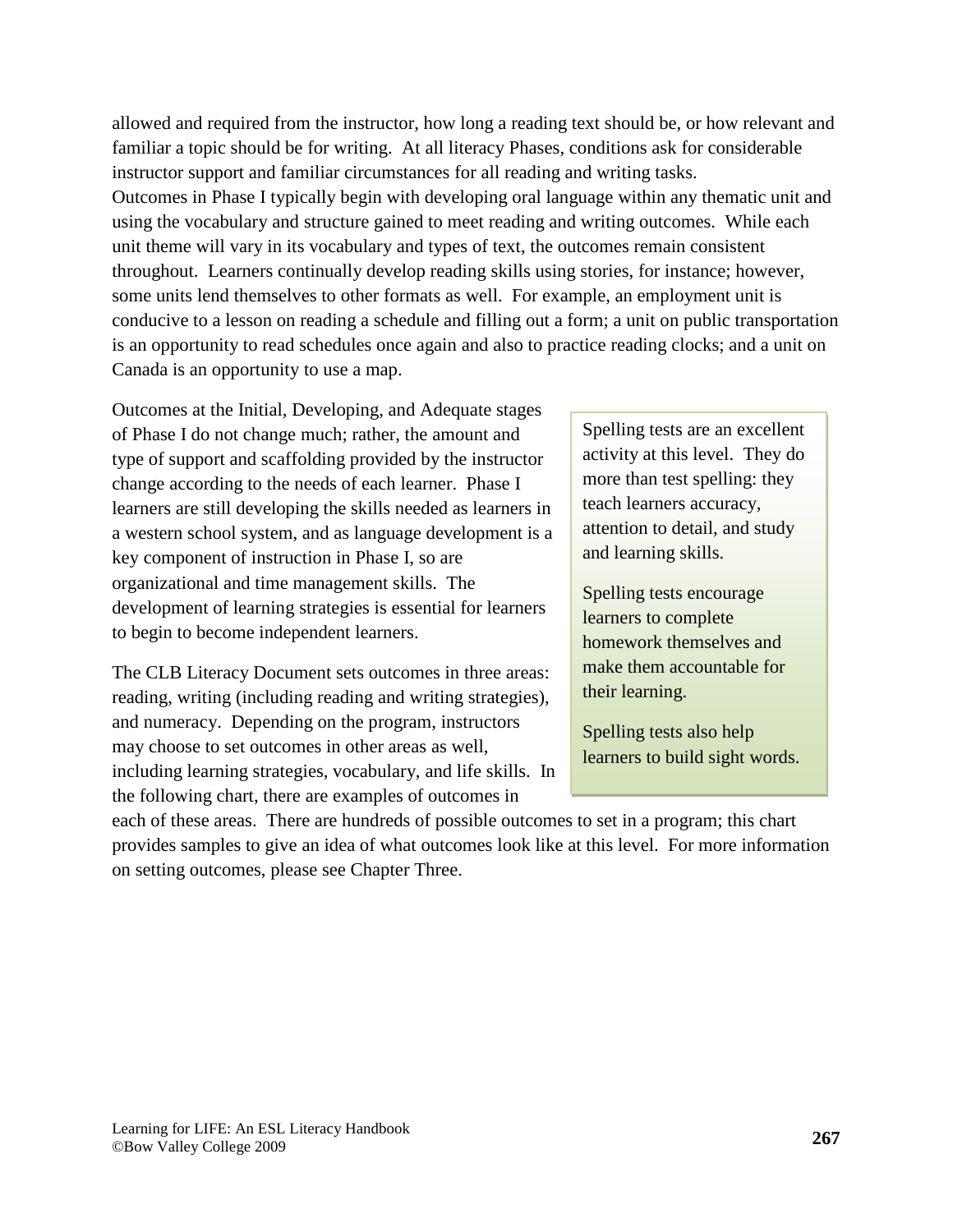| <b>Sample Outcomes for Phase I</b>                                                                                                                                                                                                             |                                                                                                                                                                                                                                                                                   |                                                                                                                                                                                                                                                                                                |                                                                                                                                                                                                                                                                                                                                                                         |
|------------------------------------------------------------------------------------------------------------------------------------------------------------------------------------------------------------------------------------------------|-----------------------------------------------------------------------------------------------------------------------------------------------------------------------------------------------------------------------------------------------------------------------------------|------------------------------------------------------------------------------------------------------------------------------------------------------------------------------------------------------------------------------------------------------------------------------------------------|-------------------------------------------------------------------------------------------------------------------------------------------------------------------------------------------------------------------------------------------------------------------------------------------------------------------------------------------------------------------------|
| <b>Reading</b>                                                                                                                                                                                                                                 | <b>Writing</b>                                                                                                                                                                                                                                                                    | <b>Vocabulary</b>                                                                                                                                                                                                                                                                              | <b>Numeracy</b>                                                                                                                                                                                                                                                                                                                                                         |
| • demonstrate<br>awareness of<br>directionality<br>• recognize and read<br>letters of the<br>alphabet and relate<br>most letters to<br>sounds<br>• recognize and read<br>high frequency sight<br>words<br>• begin to sound out<br>simple words | • copy letters and<br>words and write on<br>the line more<br>frequently<br>• begin to use<br>invented spelling to<br>write simple text<br>• begin to write<br>personal journal<br>entries with support<br>• fill out a very simple<br>form with support<br>• spell familiar words | • use familiar thematic<br>vocabulary<br>• match new words<br>with appropriate<br>pictures in group<br>tasks and games<br>• copy new words into<br>appropriate places in<br>writing frames<br>• use new vocabulary<br>to express wants or<br>needs, likes,<br>dislikes, and to ask<br>for help | $\bullet$ count to 100 by 1s,<br>2s, 5s, and 10s<br>• add and subtract<br>using manipulatives<br>• create and recognize<br>basic patterns<br>• read and record<br>information on a<br>monthly calendar<br>• read a clock to the<br>quarter hour<br>• tell the value of<br>coins and dollar bills<br>use comparatives to<br>describe value of<br>various<br>measurements |
| <b>Reading Strategy</b>                                                                                                                                                                                                                        | <b>Writing Strategy</b>                                                                                                                                                                                                                                                           | <b>Learning Strategy</b>                                                                                                                                                                                                                                                                       | <b>Life Skills</b>                                                                                                                                                                                                                                                                                                                                                      |
| • use pictures to<br>predict text<br>• use initial<br>consonants and<br>vowels to read text<br>• use background<br>knowledge to bring<br>meaning to text                                                                                       | • find words in a<br>picture dictionary or<br>other supportive<br>materials to assist in<br>writing<br>• hear and record<br>sounds in words,<br>particularly initial<br>and final consonants                                                                                      | • ask for help when<br>needed<br>• use first language to<br>assist development<br>of English language<br>skills<br>• organize school<br>papers and books                                                                                                                                       | • ask for help before a<br>problem becomes a<br>crisis<br>• access medical care,<br>legal advice, and<br>financial help when<br>needed<br>• use a calendar to<br>record and keep<br>appointments<br>• understand and talk<br>about money,<br>income, and<br>expenses<br>• talk about successes<br>and challenges set<br>learning goals                                  |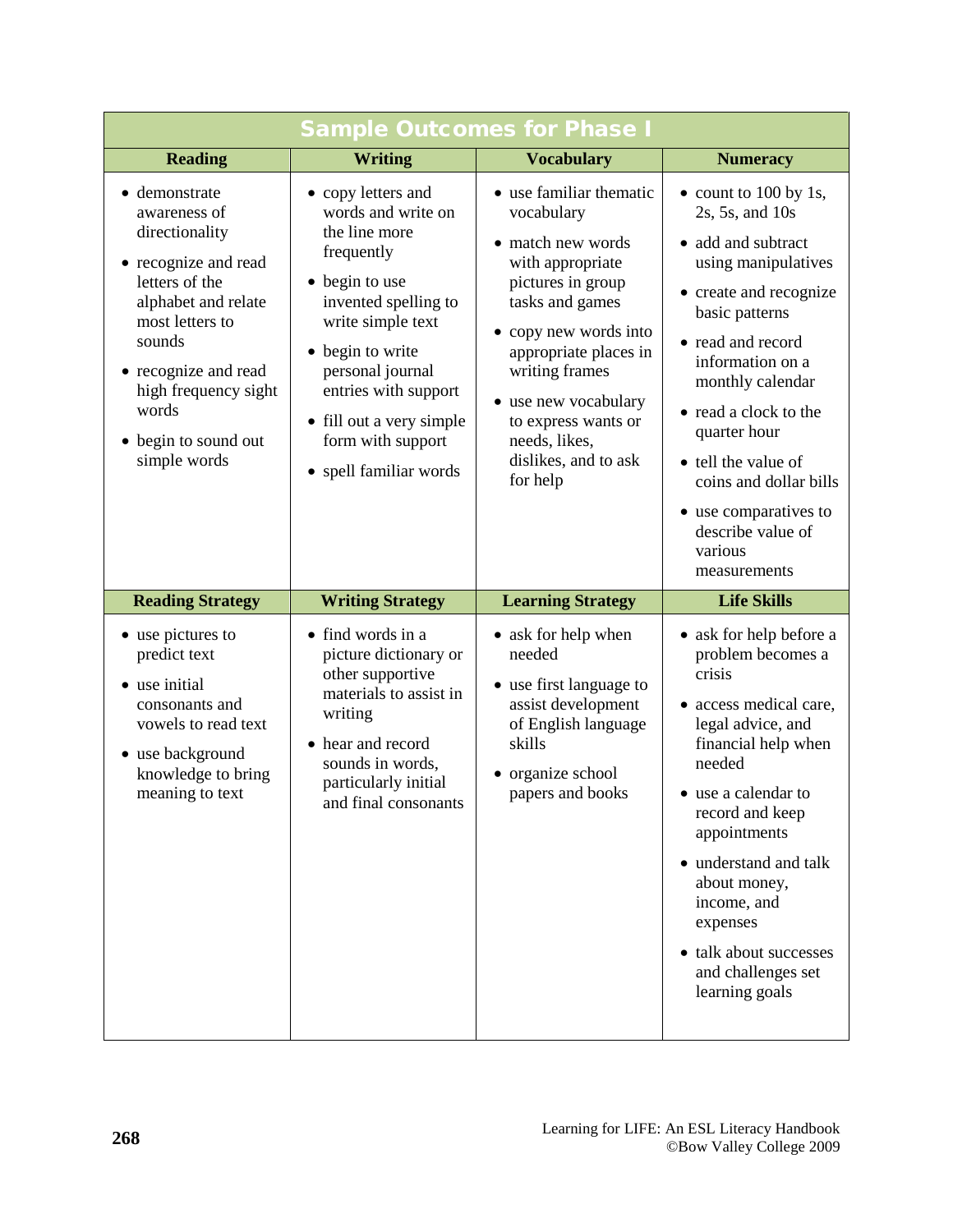#### <span id="page-10-0"></span>Approaches and Activities for Phase I

Scaffolding – providing decreasing levels of support as learners develop their skills – and a safe learning environment are essential elements in a Phase I class. Learners at this level may not

have experienced success in school in the past, and every opportunity to experience success must be provided to each learner. Approaches and activities should begin with a high level of instructor support. This support should only be decreased when it is appropriate for each learner, as building confidence and experiencing success are more important than working independently at this Phase.

**Keep it Relevant and Authentic:** Introduce topics and themes that are relevant. New vocabulary lists should consist of words learners will find in their day-to-day lives.

#### **Build Oral Fluency and Learners' Word Banks:**

Learners need oral language before they begin to read and

*Chapal is passionate about cars and it doesn't take long for his instructor to realize that the way to motivate this young learner is through his interests. In a thematic unit of advertising, Chapal chooses to make a poster about cars. During this unit, he shines as a student because he speaks with confidence. It is an opportunity for him to be an expert in the classroom, a feeling that is both compelling and unfamiliar.*

write. Provide systematic, repetitive vocabulary-building exercises that develop each learner's bank of words, which he or she can later use to read and write. Introduce new vocabulary using interactive, tactile games, and rehearse through as many means as you can think of every day. Provide handouts with the same vocabulary: provide learners with listening and speaking activities and reading materials that practice the same words you have introduced.

**Use of Learners' First Language:** Allow and encourage learners to use their first language to help themselves and others understand new language and concepts. Learners who share the same first language may be able to help each other navigate instructions – oral and written – or clarify concepts and vocabulary.

**Patterned Reading:** Reading materials for this level should primarily use words with which learners are familiar. Sentence structures and vocabulary are repeated within the text to give learners the opportunity to predict text and experience success as readers. The instructor should give a great deal of attention to the size and font of the text, and clear images should support textual meaning.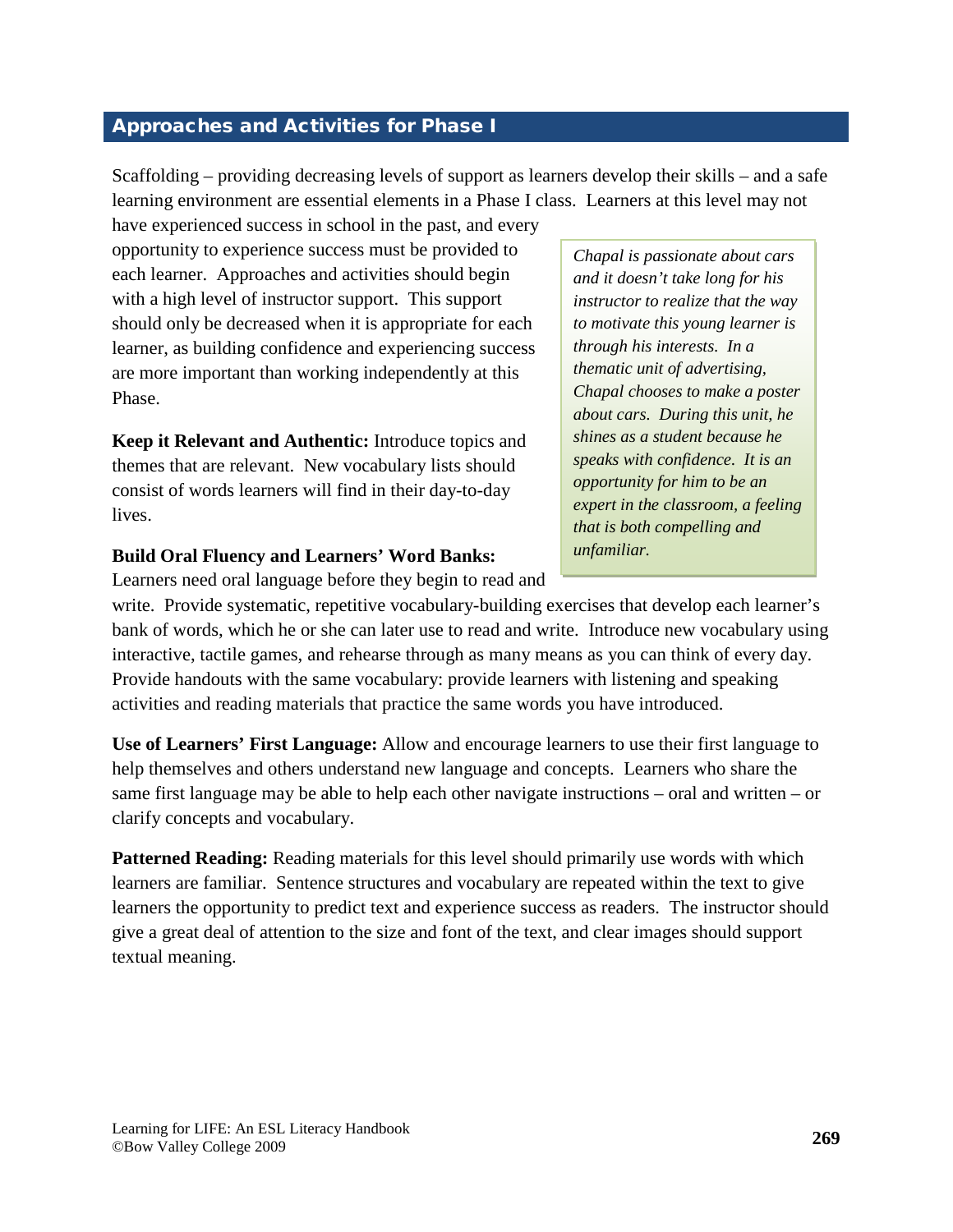**Supported Writing:** Writing at this level needs to be fully supported, as learners have little exposure to writing and possibly very few strategies of their own to help them. Provide a sample text for learners to copy, and encourage them to change parts of the text so the story becomes about them. Allow learners whatever support they need to feel successful, such as their vocabulary sheets, picture dictionaries, and other simple texts with which they are comfortable. Learners at this level should be given whatever they need in order to feel successful and positive about their learning.

**Read for Pleasure:** While the number of reading materials suitable for adults in Phase I is limited, it is important that learners have access to whatever books there are. Learners at the upper end of Phase I may be able to read up to 15 minutes on their own, while others will need support to read for even a few minutes. Wherever possible, listen to and support one or two learners during each reading period. Learners are encouraged to read familiar texts in pairs if they choose, and in this case, a stronger and weaker reader may read a text aloud together.

*Tanisha comes from Tanzania and is in her late 60s. She came to Canada four years ago with her husband, having followed several of her children. Tanisha's writing is at Phase I Developing. She studies hard for her spelling tests and takes time to sound out words. Her writing is currently limited mostly to copying; however, she takes risks to write occasional sentences and she is greatly motivated to learn more. Tanisha's grandchildren in Toronto send her letters and e-mail messages to her husband's account. She tells her instructor she wants her own e-mail account so she can write back to her grandchildren. After opening her account, with support from her instructor, she proudly writes her first e-mail.*

**Teach Strategies:** We may take for granted that learners know the ins and outs of learning, but many of these strategies are learned during the first eight years of a formal education, which most Phase I learners are missing. Teach learners reading strategies (eg. what to do when they don't recognize a new word), how to organize a binder, how to think about writing a word they don't know how to spell, how to find information, and so on. Don't assume anything about what learners do or do not know how to do or how to figure out. One highly effective instructor frequently talks about letting learners in on the secrets. A favourite question to ask of the learners is "How do you know?" For more information on teaching strategies, please see Chapter Eight.

**Teach Grammar in Context:** Grammar structure is an important part of language, and Phase I learners are capable of grasping the concepts in a way that is relevant to their use of language. A Phase I learner can, for example, learn about the past tense, and the concept can be introduced and rehearsed in ways that are authentic to language used in the classroom. Ask learners how they talk about yesterday. How is the weather today? It's rainy. How was the weather yesterday? It was sunny and warm. Reuse the structures in oral exercises, in reading materials, and in other discussion during the days and weeks to come.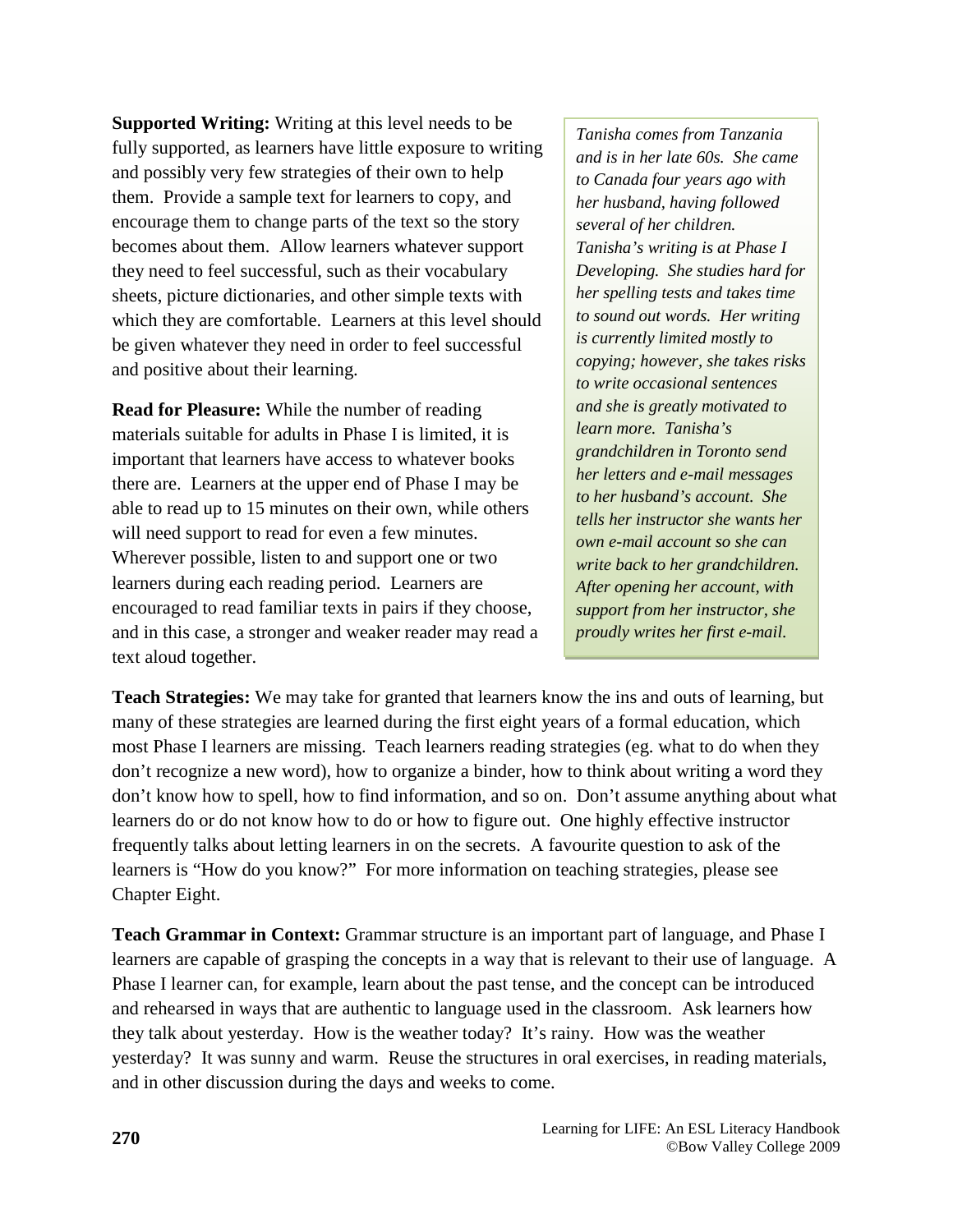**Make Learning Experiences Varied and Interesting:** Matching picture and word flashcards, and playing *Pictionary* and *Go Fish* (with flashcards) are great ways to vary experiences while rehearsing the same material. Pencil and paper activities such as basic word searches and vocabulary worksheets (eg. writing words under the correct picture) provide opportunities for learners to work more independently. Recognize that learners have different learning styles and preferences, and that language should be practiced in as many ways as possible to provide learners with a successful learning experience. Alternate between group activities and independent paper and pencil activities. Give learners an opportunity to move around the class and interact with each other to build a team atmosphere.

**Accept Learners Where They're At:** Each person in your class comes with different strengths and weaknesses. Talk to the learners about this, and help them to talk about their own strengths and areas for improvement. If instructors can appreciate that every learner comes with different strengths and needs, learners will learn to accept this as well. Comparing themselves to others is not only unnecessary, but unconstructive, as there will always be someone who is better at something than they are.

**Celebrate Success:** In Phase I, a gain that might be almost imperceptible to some, is actually a challenging and large step for another who has had limited success with formal language

learning in the past. Acknowledge gains made, small as they may seem. Many learners take enormous risks, putting themselves in a learning environment that is new and maybe intimidating for them. This in itself is no small feat. Encourage and teach learners to recognize their own successes and provide learners a platform to talk about them.

**Teach Categorization:** Help learners to continue to develop their understanding of categorization. This is an important cognitive as well as linguistic skill. Begin with clearly different



categories, such as animals and clothes; then work toward sub-categories. Use manipulatives at first, then eventually paper and pen activities.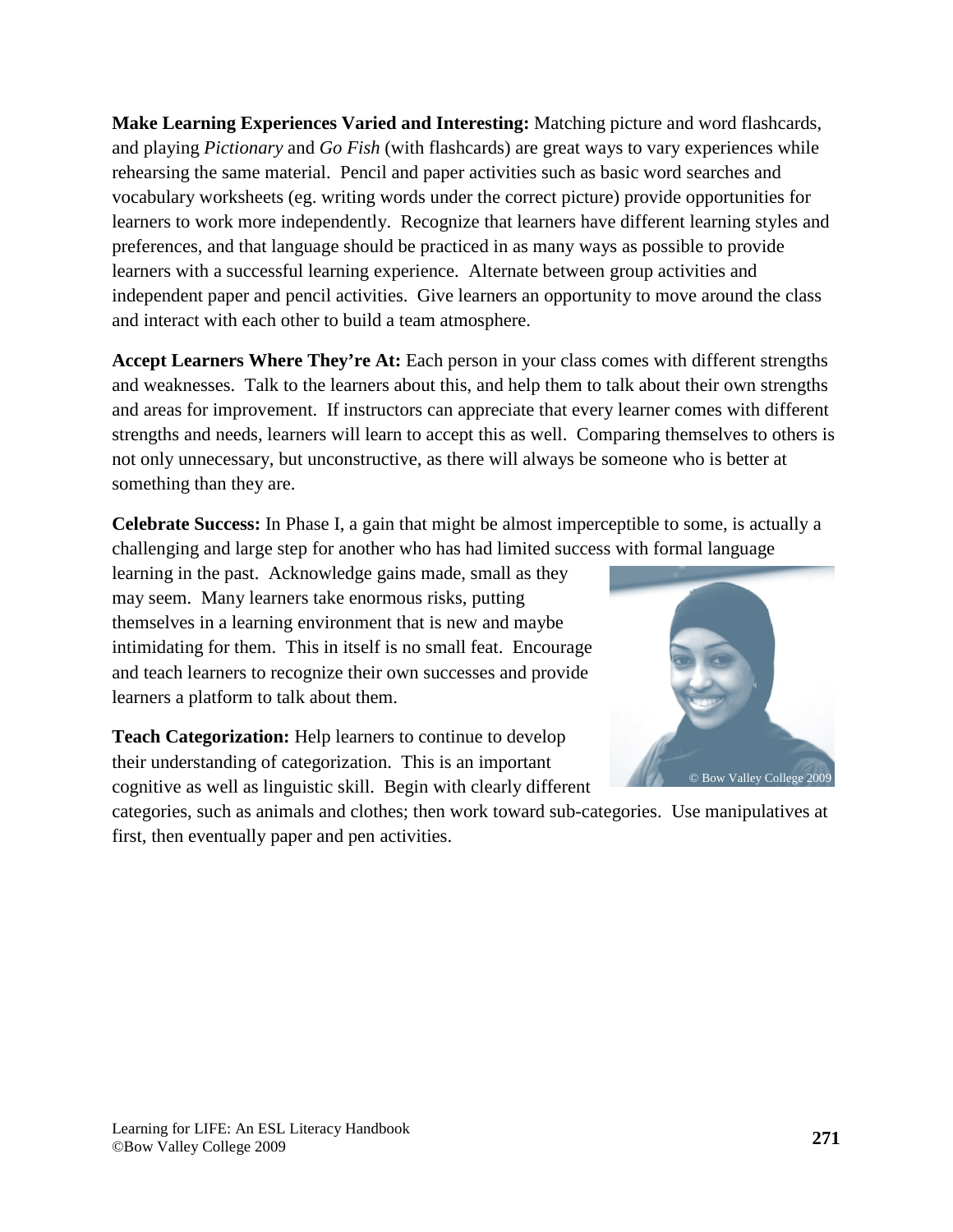#### <span id="page-13-0"></span>Materials for Phase I

Materials for Phase I should adhere to the general good guidelines for materials for ESL Literacy. That is to say that materials must be appropriate in terms of language, both structure and vocabulary, as well as in terms of layout, font, images, and whitespace. Materials should also be effective – they should support the lesson being taught and help guide learners through tasks to reach outcomes. At Phase I, give learners a high level of instructor support no matter the

Materials at this level shouldn't be cluttered: remember to include a large, easily read font (such as Century Gothic in as large as 20 pt.) as well as lots of white space on the page. Visuals should be clear and easily understood. Photographs are often more effective than line drawings.

task. It is best to break larger tasks down into smaller pieces and to scaffold assignments: provide decreasing levels of support or guidance as learners develop their skills and are able to work increasingly independently. Unfortunately, there are not a lot of commerciallyproduced, ready-to-use materials available for ESL literacy. Most instructors find that they have to adapt or create the bulk of their materials for class. For more information on materials, please see Chapter Nine.

Suggested materials:

- *English Express* (www.englishexpress.ca)
- *Grass Roots Readers* (Grass Roots Press, Edmonton, Alberta)
- *Gatehouse Books* (Gatehouse Media, Manchester, England also available through Grass Roots Press)
- *The Page Turners Collection* (PRACE, Australia available through Grass Roots Press)
- *Adult Phonics Stories* (Multi-Cultural Educational Services: www.mcedservices.com)
- instructor-created materials, including reading books, flashcards, worksheets, and scaffolded writing materials

See the following pages for examples of materials suitable for Phase I. These materials are available in "clean" copies for photocopying in the back of the handbook. Please feel free to adapt these materials to suit the needs of a particular group of learners. They are examples only and can be changed depending on level, theme, or program outcome.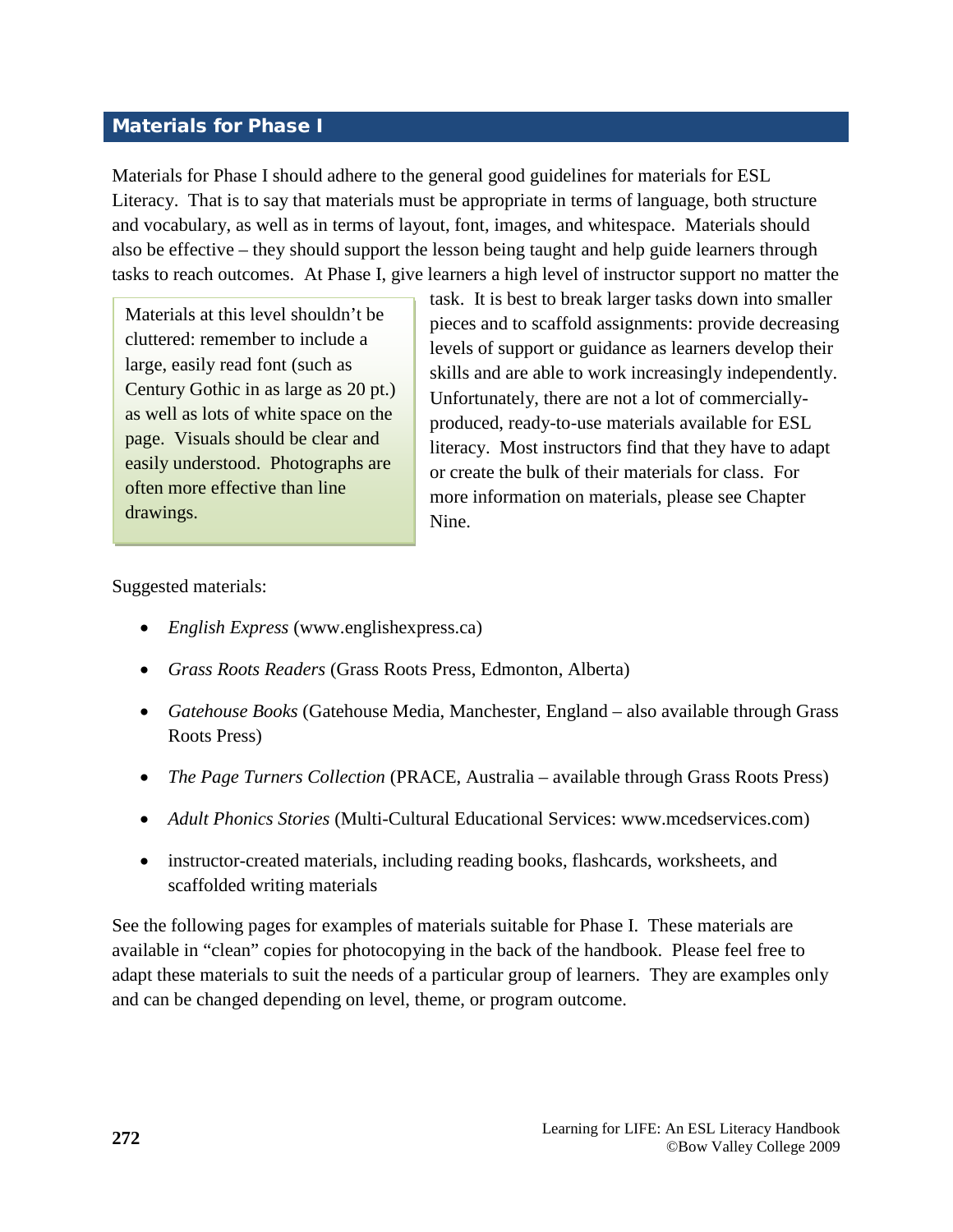| <b>Practice: Document Use</b> |        | <b>Phase I</b>      | <b>ESL Literacy Toolbox</b>                                               |
|-------------------------------|--------|---------------------|---------------------------------------------------------------------------|
| <b>Personal Information</b>   |        |                     | <b>Tips for Use</b><br>Form layout with increased                         |
|                               |        |                     | complexity<br><b>Personal information</b>                                 |
| Write $\mathscr{P}$           |        |                     | practice can be transferred<br>to a multitude of theme<br>areas: banking, |
|                               |        | Personal Informatio | employment, education,<br>shopping, etc.                                  |
| Name:                         |        |                     |                                                                           |
|                               | (Last) |                     | (First)                                                                   |
| Address:                      |        |                     |                                                                           |
| (City)                        |        | (Province)          | (Postal Code)                                                             |
| Sex:                          | Male   | Female              |                                                                           |
| Date:                         |        |                     |                                                                           |
| Signature:                    |        |                     |                                                                           |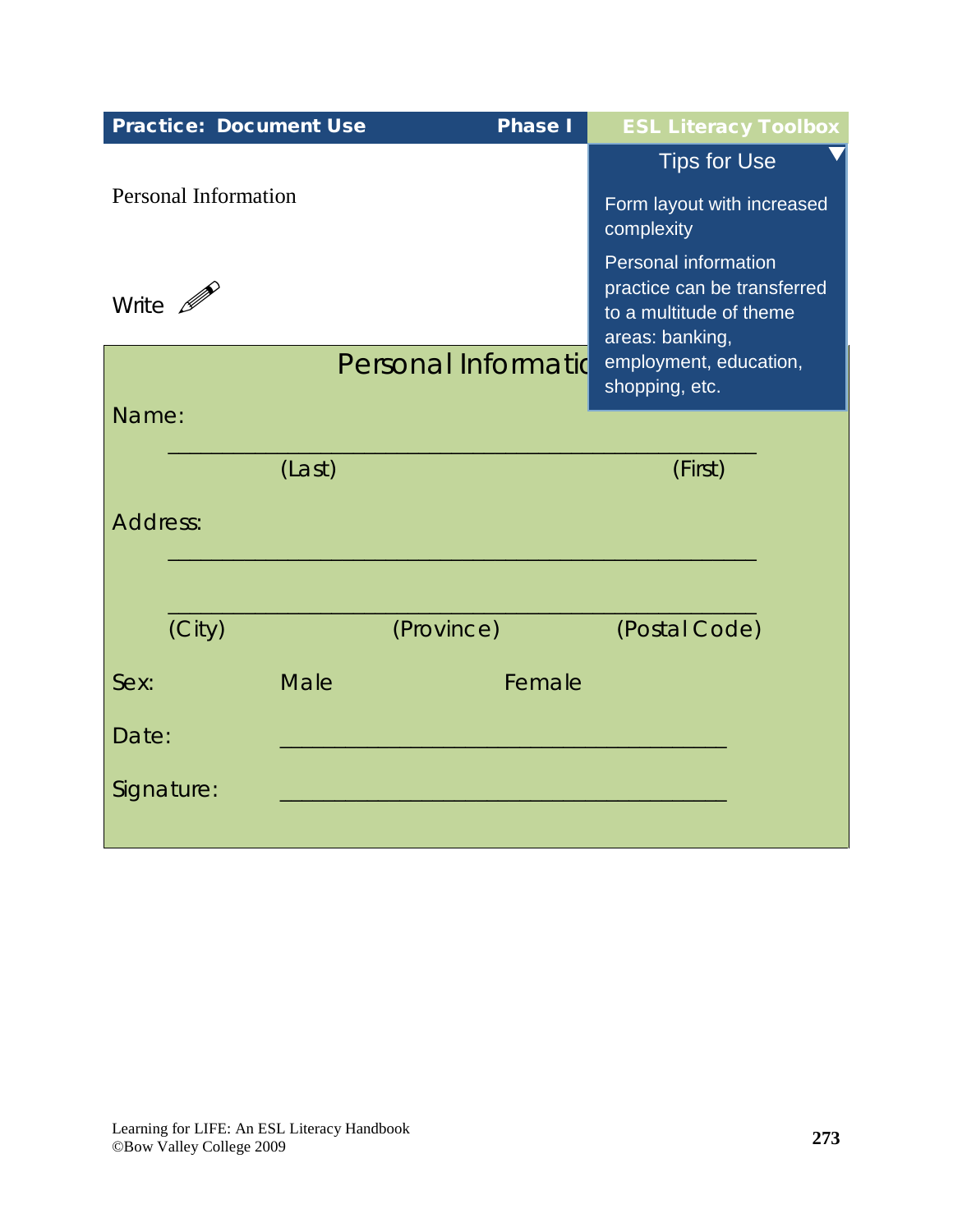|                                                              | <b>Practice: Vocabulary</b> |         | <b>Phase I</b> | <b>ESL Literacy Toolbox</b>                         |
|--------------------------------------------------------------|-----------------------------|---------|----------------|-----------------------------------------------------|
|                                                              |                             |         |                | <b>Tips for Use</b>                                 |
| Word Listing<br>TASK: Put these words in alphabetical order. |                             |         |                | Can be modified for any<br>theme or level           |
|                                                              |                             |         |                | Provides practice for<br>spelling or dictionary use |
|                                                              |                             |         |                |                                                     |
|                                                              | groceries                   | cash    | buy            |                                                     |
|                                                              | purchases                   | receipt |                | sale                                                |
|                                                              |                             |         |                |                                                     |
|                                                              |                             |         |                |                                                     |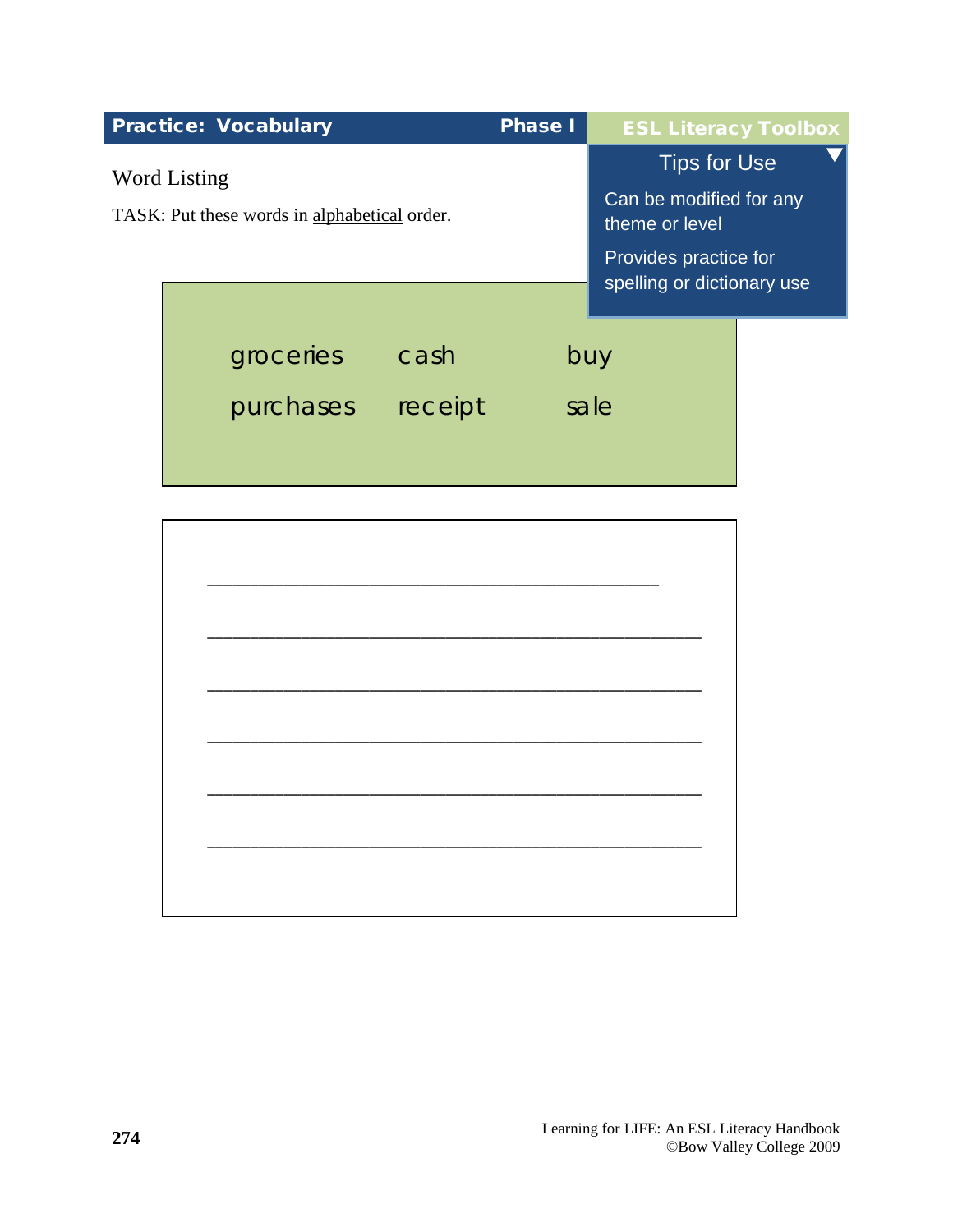| <b>Practice: Writing</b>          | <b>Phase I</b> | <b>ESL Literacy Toolbox</b>                                                                 |
|-----------------------------------|----------------|---------------------------------------------------------------------------------------------|
| Story about Me                    |                | <b>Tips for Use</b><br>Provides scaffolding and<br>support for writing a basic<br>paragraph |
| My name is _____________________. |                | Can be used as a basis for<br>further reading                                               |
|                                   |                | Highly adaptable to other<br>themes                                                         |
| I am __________ years old.        |                |                                                                                             |
| l am _________________.           |                |                                                                                             |
| I have __________________ sons.   |                |                                                                                             |
| I have _______________ daughters. |                |                                                                                             |
|                                   |                |                                                                                             |

\_\_\_\_\_\_\_\_\_\_\_\_\_\_\_\_\_\_\_\_\_\_\_\_\_\_\_\_\_\_\_\_\_\_\_\_\_\_\_\_\_\_\_\_\_\_\_\_\_\_\_\_\_\_\_\_\_\_

\_\_\_\_\_\_\_\_\_\_\_\_\_\_\_\_\_\_\_\_\_\_\_\_\_\_\_\_\_\_\_\_\_\_\_\_\_\_\_\_\_\_\_\_\_\_\_\_\_\_\_\_\_\_\_\_\_\_

\_\_\_\_\_\_\_\_\_\_\_\_\_\_\_\_\_\_\_\_\_\_\_\_\_\_\_\_\_\_\_\_\_\_\_\_\_\_\_\_\_\_\_\_\_\_\_\_\_\_\_\_\_\_\_\_\_\_

 $\overline{\phantom{a}}$  , and the contract of the contract of the contract of the contract of the contract of the contract of the contract of the contract of the contract of the contract of the contract of the contract of the contrac

 $\overline{\phantom{a}}$  , and the contribution of the contribution of the contribution of the contribution of the contribution of the contribution of the contribution of the contribution of the contribution of the contribution of the

Copy the story: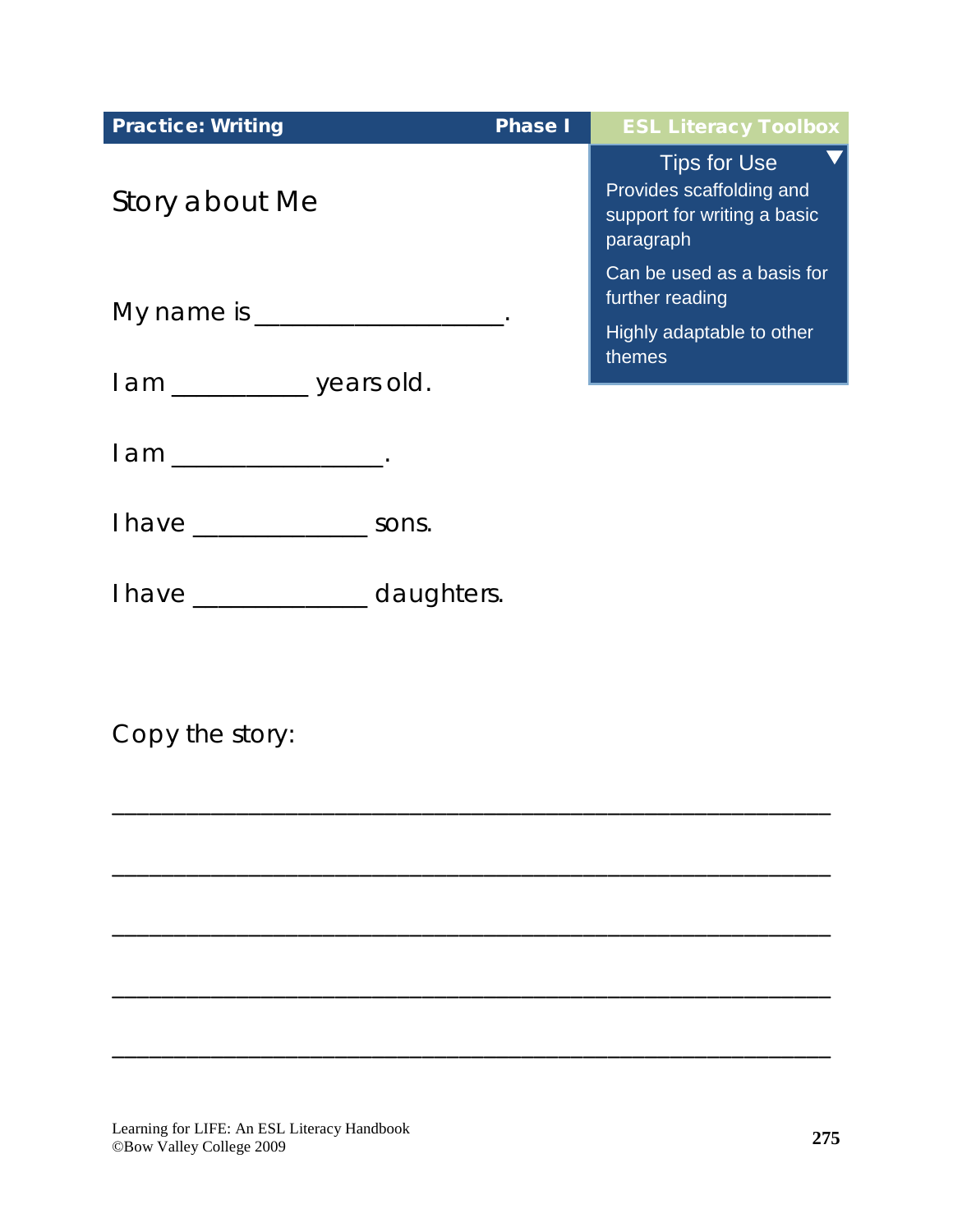| <b>Practice: Writing</b>                    |                           | <b>Phase I</b>                     | <b>ESL Literacy Toolbox</b>                           |
|---------------------------------------------|---------------------------|------------------------------------|-------------------------------------------------------|
|                                             |                           |                                    | <b>Tips for Use</b>                                   |
| Female or Male?                             |                           |                                    | Reinforces vocabulary<br>while practicing             |
| Read the words. Copy the words in the corre |                           |                                    | categorization<br>Encourages learners to              |
| mother<br>father<br>brother                 | sister<br>son<br>daughter | grandmother<br>grandfather<br>wife | focus on meaning of words<br>rather than just copying |
|                                             |                           |                                    |                                                       |

| female | male |
|--------|------|
|        |      |
|        |      |
|        |      |
|        |      |
|        |      |
|        |      |
|        |      |
|        |      |
|        |      |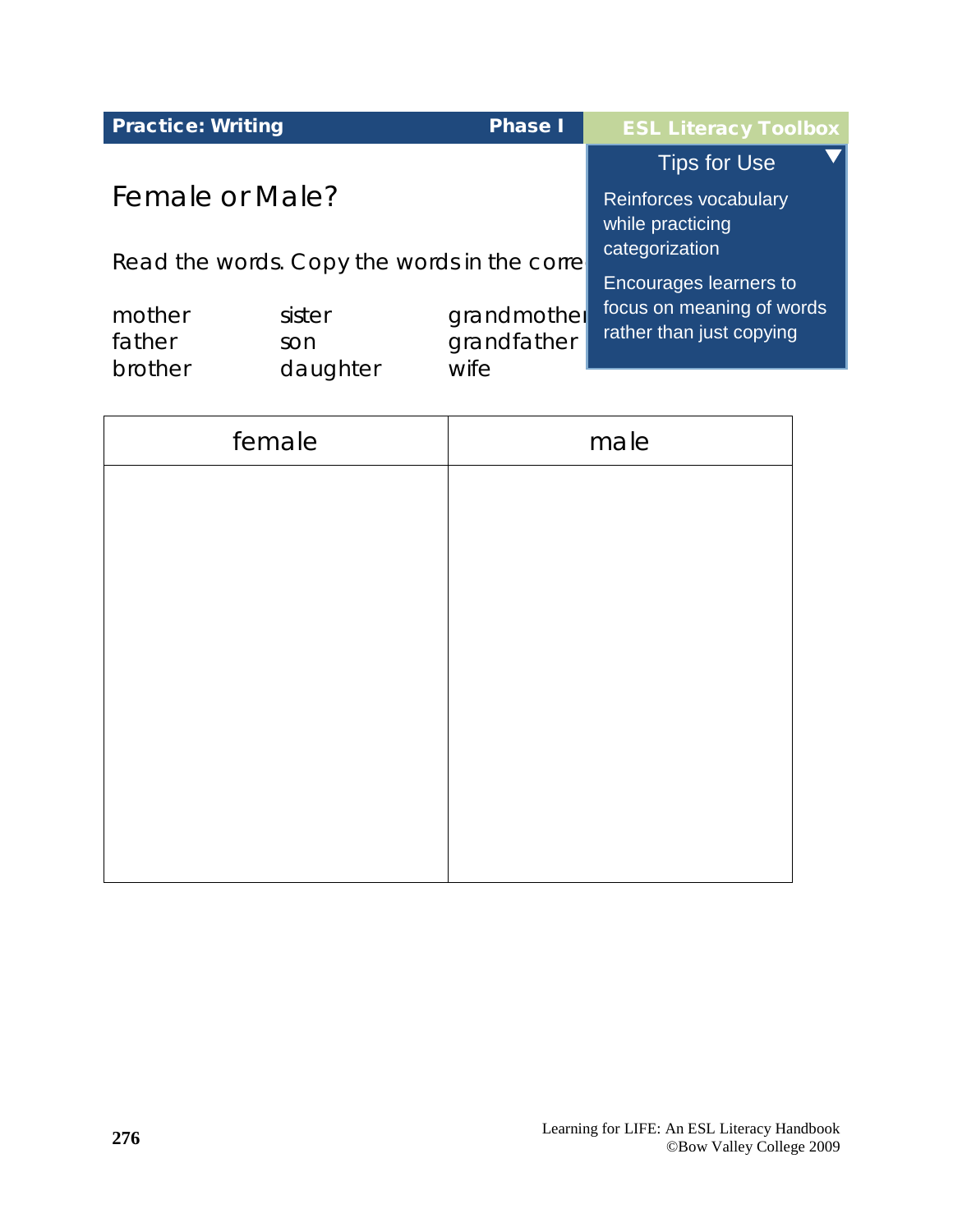| <b>Practice: Writing</b> | <b>Phase I</b> | <b>ESL Literacy Toolbox</b>                                         |
|--------------------------|----------------|---------------------------------------------------------------------|
|                          |                | <b>Tips for Use</b>                                                 |
| Do You Like?             |                | Learners can answer for<br>themselves or interview                  |
| Name _____________       |                | others                                                              |
| Do you like fish?        | Yel            | Can be used for numeracy<br>lesson: How many learners<br>like fish? |
|                          |                | Practices structure of<br>simple present questions                  |
| Do you like spaghetti?   | $Y \in$        | without overtly focusing on<br>grammar                              |
| Do you like apples?      | Y∈             | Highly repetitive to reinforce<br>form                              |
| Do you like pizza?       | Yes            | <b>No</b>                                                           |
| Do you like TV?          | Y es           | <b>No</b>                                                           |
| Do you like Calgary?     | Yes            | <b>No</b>                                                           |
| Do you like winter?      | Yes            | <b>No</b>                                                           |
| Do you like snakes?      | Yes            | <b>No</b>                                                           |
| Do you like school?      | Yes            | No.                                                                 |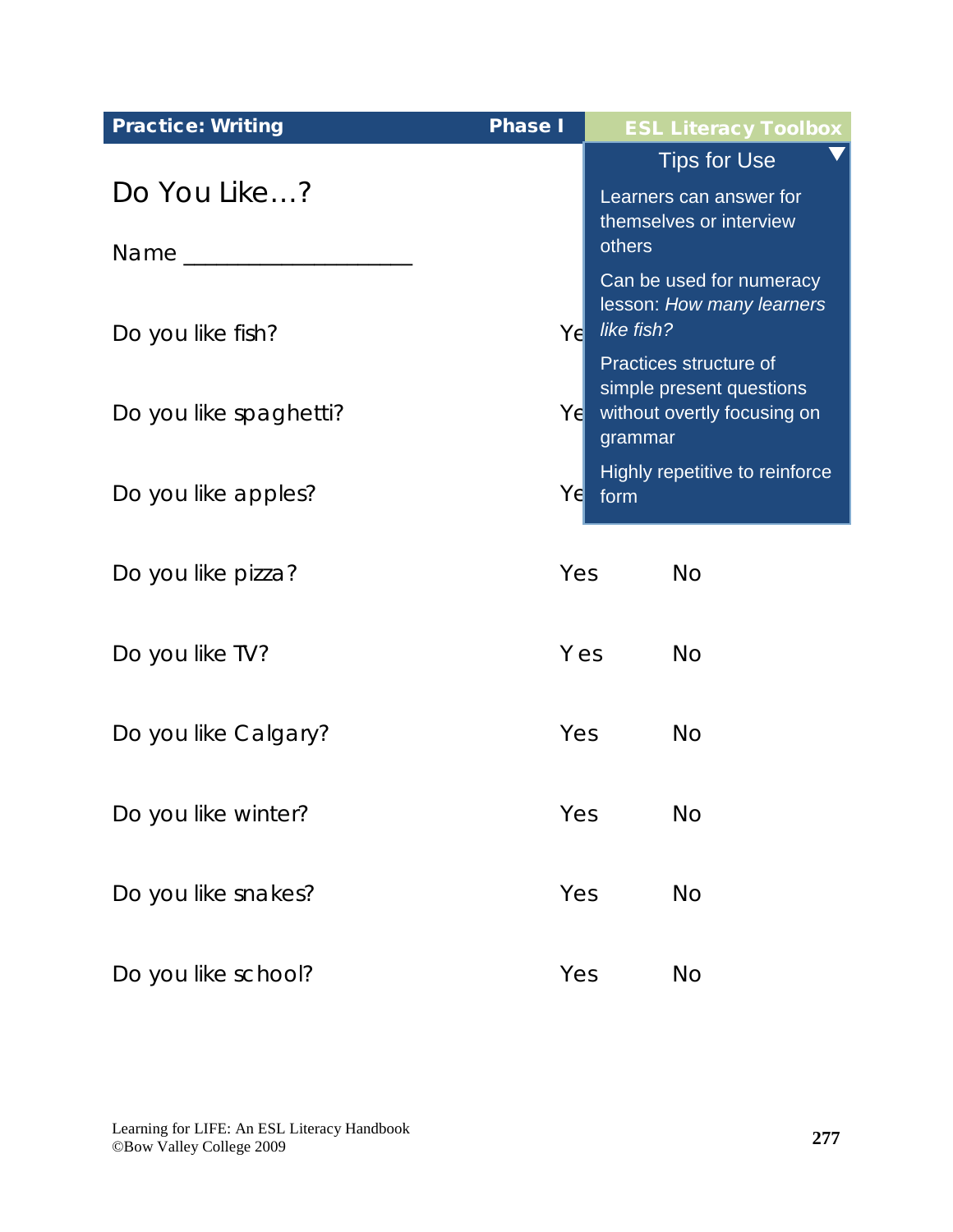#### <span id="page-19-0"></span>Classroom Routines for Phase I

Phase I learners have generally not spent much time in a classroom setting before beginning ESL

literacy. For some, this may be their first experience with formal education, while others may have had up to several years of formal schooling. Regardless, learners will need help with developing an understanding of their new school system and western expectations for the classroom

. A good classroom routine helps learners to build this understanding, but it is also effective in that it creates a productive learning environment. Phase I learners, for example, are not used to sitting for long periods of time working with a pencil or reading a text. This is exhausting work for them and should be interspersed with opportunities to talk and move around. The following are ideas for classroom routines that work well with this level:

*Tanisha does not complete tasks in the class as quickly as some of the other learners, but she works hard. Sometimes her instructor can tell that she is getting tired; this is a good sign that it's time to do something fun or different. Tanisha enjoys speaking activities; she loves to tell stories about her life and her children, and she loves to give caring advice to the younger people in the classroom, including her instructor. For Tanisha, school is both a place for learning and belonging.*

**Start with the Day's Agenda:** Talk about the day and date and write them on the board. Make sure each learner has a weekly schedule in his or her binder, and have him or her refer to it as you write the day's agenda on the board. Predictability provides learners with a sense of security.

**Change Activities Often:** Gauge learners' attention span and "saturation point." To keep

learners engaged and not overwhelmed, change activities every 15 to 20 minutes. Seated exercises can be interspersed with class surveys or other activities where learners need to get up and move around.

**Vary Types of Activities:** Provide opportunities for collaborative and independent learning preferences, as well as kinesthetic, visual, and oral preferences, so that every learner has an opportunity to learn the way that works best for him or her.

Mix it up! Phase I learners are not used to sitting in a classroom focusing on one thing for long stretches of time; remember to vary activities. After an intense reading or writing activity, do something that allows learners to move around. Remember that many LIFE are kinesthetic or aural learners; make sure you include activities that appeal to these learning styles as well.

**Make Reading Part of the Class Culture:** Create a small library in the class and make reading for pleasure part of the class routine. Provide supported reading experiences with the help of an assistant or community volunteer, as well as through classmate reading partners.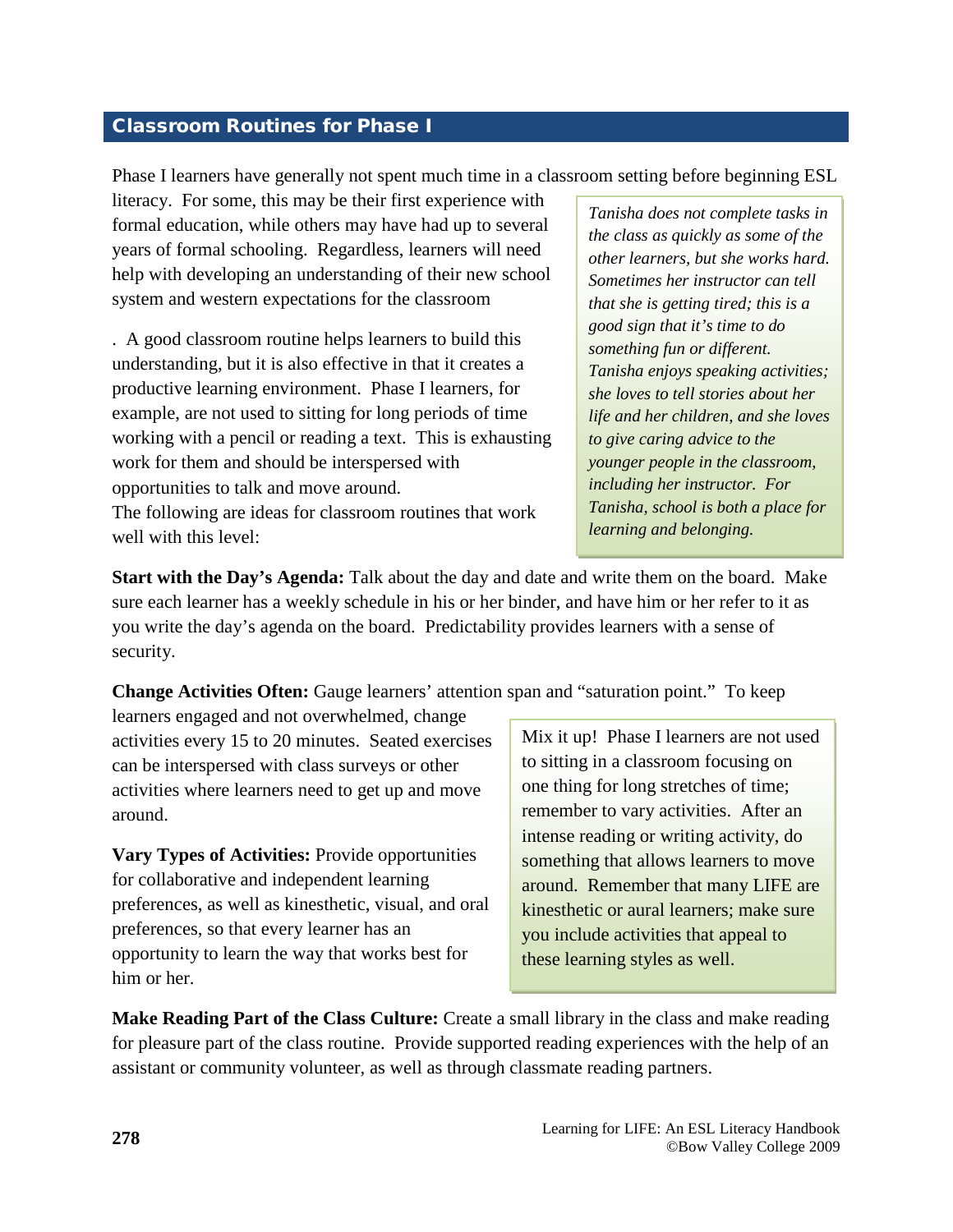#### <span id="page-20-0"></span>Sample Theme Unit for Phase I

A theme unit is a series of connected lessons, taught over a longer period of time, from a week to several weeks. There are many advantages to teaching in theme units; it is an excellent way to introduce vocabulary and concepts, and it means that the instructor can recycle outcomes without the lessons feeling repetitive to the learners. For more information on theme units, please see Chapter Ten.

In this Phase I theme unit, learners encounter and learn food-related vocabulary, read and follow simple recipes in class, and finally follow a model to write their own favourite recipe, which is displayed on poster board with graphics on the classroom walls.

Food is a universal topic, a consideration especially at the beginning of a new term, when the instructor is getting to know the new learners in class. All learners can relate to and have experience with the topic and are motivated by the opportunity to make food in class. As well, they get to share something low-risk about themselves, a recipe that they use and love. Oral language is informally assessed and developed from the outset of the unit, and new vocabulary development supports reading and writing processes that follow. The same vocabulary is recycled throughout the unit.

This theme unit is appropriate for Phase I Adequate learners, although it can be adjusted to be more or less challenging or more or less supported by the teacher. To illustrate this, the sample lesson plan that follows the theme unit is a little lower, at Phase I Developing. It should take about two to three weeks of full-time class to complete this unit.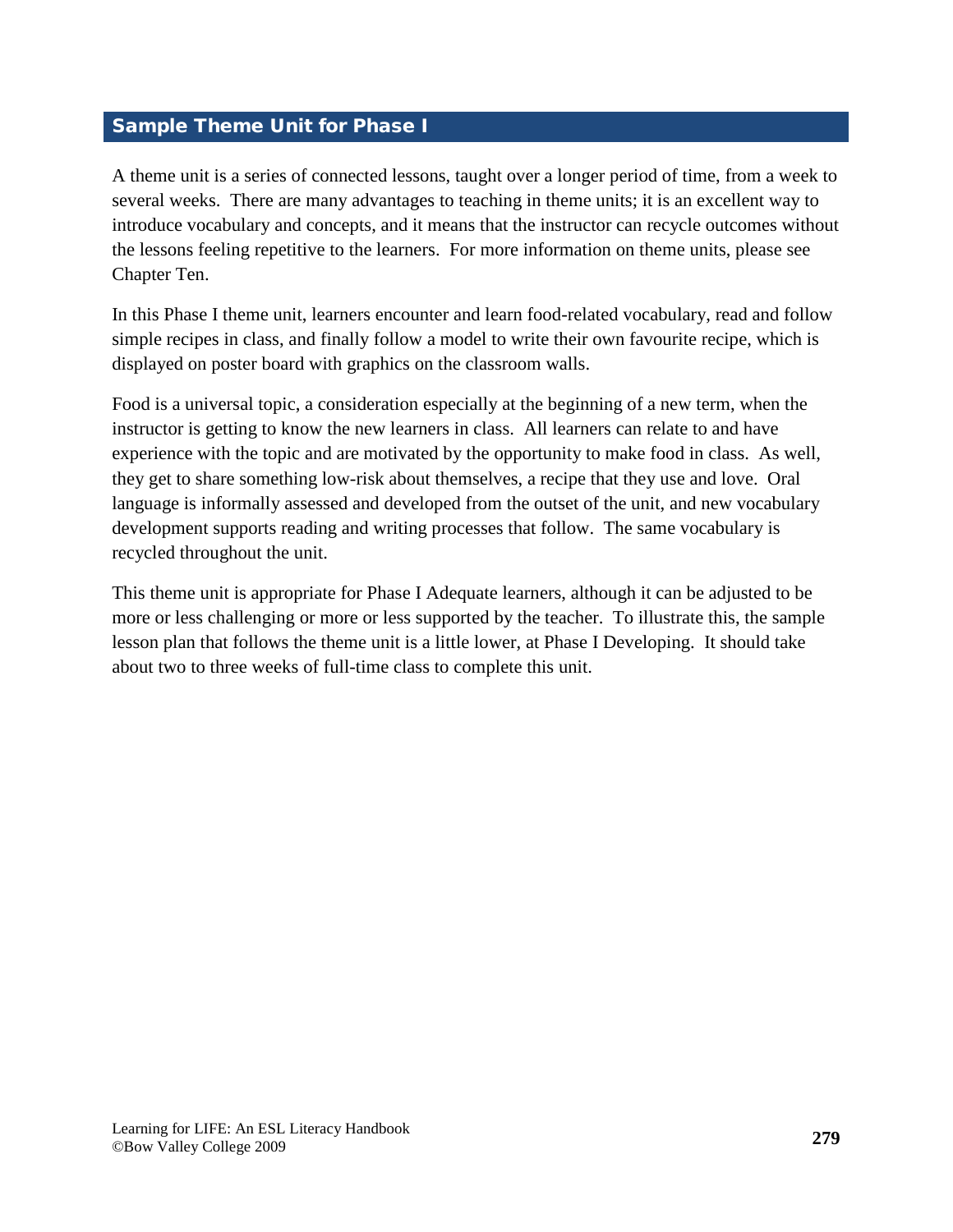### Sample Theme Unit for Phase I: Food

#### **Introducing the Theme: Food Vocabulary and Reading Recipes**

| <b>Reading &amp; Writing Outcomes</b>                                                                                                                                                                                                                                        | <b>Brief Lesson Descriptions</b>                                                                                                                                                                                                                                                                                                                                 |
|------------------------------------------------------------------------------------------------------------------------------------------------------------------------------------------------------------------------------------------------------------------------------|------------------------------------------------------------------------------------------------------------------------------------------------------------------------------------------------------------------------------------------------------------------------------------------------------------------------------------------------------------------|
| • read and follow a simple recipe,<br>supported with graphics<br><b>Speaking &amp; Listening Outcomes</b><br>• use thematic vocabulary to talk<br>about likes<br><b>Strategic/Life Skills Outcomes</b><br>• use pictures to understand text<br>• access background knowledge | 1. Create two teams to play a game where learners cooperate to<br>match words with pictures of common foods. Use this game to<br>informally assess vocabulary of learners. When learners have<br>matched all of the words they know (as a collective), walk<br>around the class to read the words together, and help them to<br>match the words they don't know. |
|                                                                                                                                                                                                                                                                              | 2. Write an oral prompt on the board: "What is your favourite<br>food?" Write the frame on the board "My favourite food is<br>." Demonstrate the question and answer orally with<br>volunteers in the class. Ask them to ask this question of three<br>other learners.                                                                                           |
|                                                                                                                                                                                                                                                                              | 3. Give learners a simple recipe in story format that uses the<br>vocabulary they have just practiced and which is heavily<br>supported by clear graphics. Read together as a class and then<br>independently.                                                                                                                                                   |
|                                                                                                                                                                                                                                                                              | 4. Lead a class discussion on what kind of food they enjoy and<br>like to make. This can include conversation about traditional<br>foods as well.                                                                                                                                                                                                                |
| <b>Developing the Theme: Graphing Favourites and Following Recipes</b>                                                                                                                                                                                                       |                                                                                                                                                                                                                                                                                                                                                                  |
| <b>Reading &amp; Writing Outcomes</b>                                                                                                                                                                                                                                        | <b>Brief Lesson Descriptions</b>                                                                                                                                                                                                                                                                                                                                 |
| • read aloud a simple story<br>• read and follow instructor-<br>adapted recipes that include<br>images                                                                                                                                                                       | 1. Hand out a short, instructor-adapted story about the history of<br>chocolate with images to support vocabulary. Have learners<br>highlight new words in the text. Ask them to write new words on<br>the board. Practice reading strategies together to read the new                                                                                           |
| <b>Speaking &amp; Listening Outcomes</b>                                                                                                                                                                                                                                     | words (learners can read parts of a word; perhaps another learner                                                                                                                                                                                                                                                                                                |
| • tell what is their favourite and<br>explain why                                                                                                                                                                                                                            | recognizes the word and can explain). At this point draw out<br>prior knowledge from learners about the topic.                                                                                                                                                                                                                                                   |
| <b>Strategic/Life Skills Outcomes</b><br>• use pictures to understand text<br>• identify new vocabulary in a text                                                                                                                                                            | 2. Read the story together as a class, or ask for volunteers to read<br>short parts of the text.                                                                                                                                                                                                                                                                 |
|                                                                                                                                                                                                                                                                              | 3. Provide samples of three kinds of chocolate (eg. dark, mint,<br>and milk). Offer learners the option of sampling each kind if<br>they like. Those who sample the chocolate identify their<br>favourite chocolate. Those who do not want to sample the                                                                                                         |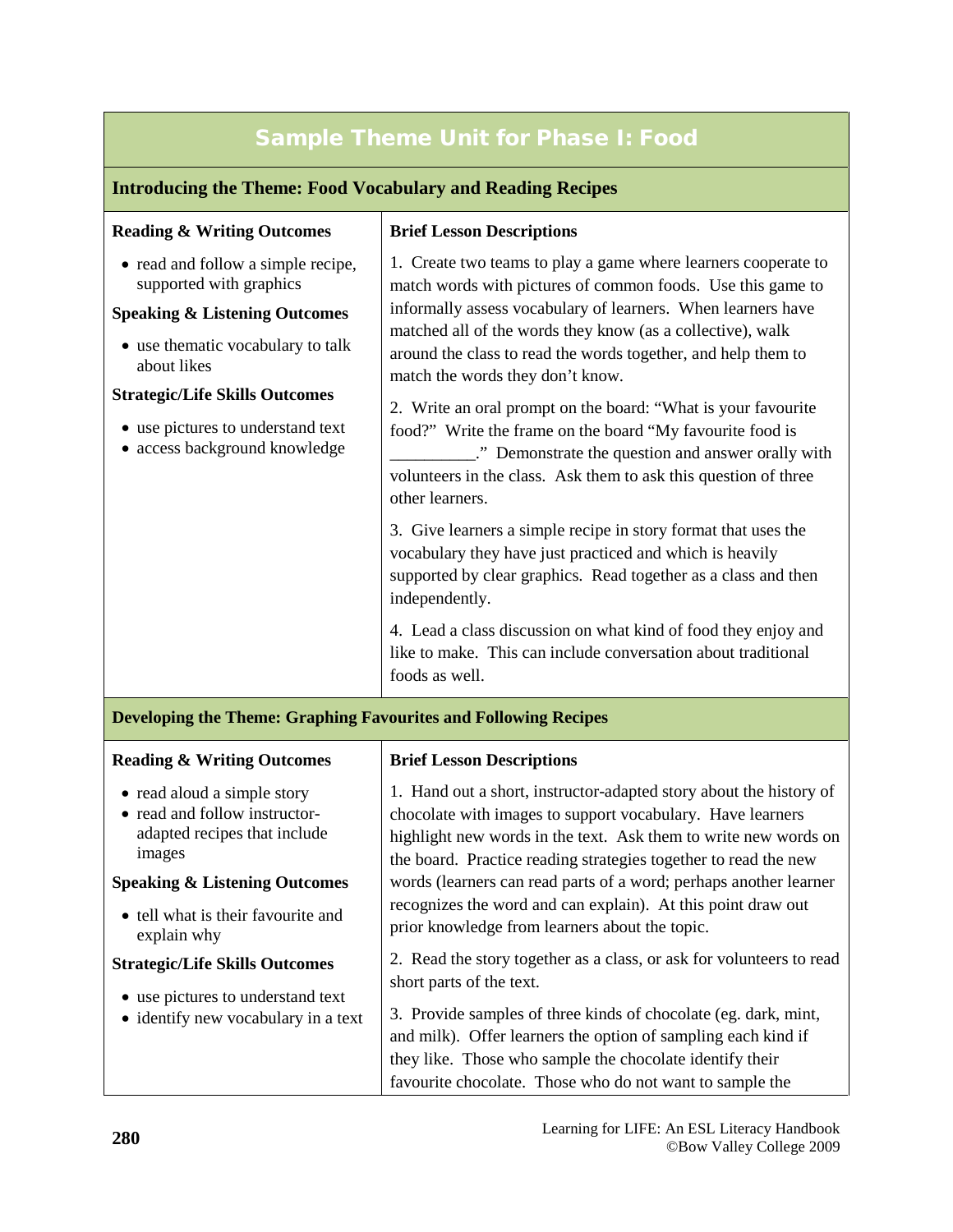| <b>Numeracy Outcomes</b><br>• use a table to organize and report<br>information<br>• display survey results in a bar<br>graph                                                                                                                                                                                                                                                                     | chocolate can use the opportunity to express why, for example "I<br>don't like chocolate because it is sweet."<br>4. With learner participation, write the results in a table format<br>on the board. Then create a bar graph together and answer<br>questions on it. ("How many students like dark chocolate best?")<br>5. Bring in instructor-adapted recipes and the ingredients and<br>supplies required to make them (for non-bake foods, a blender<br>can work wonders). Hand out the recipes, and have learners<br>highlight new vocabulary. Work together with the class to split<br>tasks. Make the food.                                                                                                                                                                                                                                                                                                                                                                                |
|---------------------------------------------------------------------------------------------------------------------------------------------------------------------------------------------------------------------------------------------------------------------------------------------------------------------------------------------------------------------------------------------------|---------------------------------------------------------------------------------------------------------------------------------------------------------------------------------------------------------------------------------------------------------------------------------------------------------------------------------------------------------------------------------------------------------------------------------------------------------------------------------------------------------------------------------------------------------------------------------------------------------------------------------------------------------------------------------------------------------------------------------------------------------------------------------------------------------------------------------------------------------------------------------------------------------------------------------------------------------------------------------------------------|
| <b>Final Product: Writing a Recipe</b>                                                                                                                                                                                                                                                                                                                                                            |                                                                                                                                                                                                                                                                                                                                                                                                                                                                                                                                                                                                                                                                                                                                                                                                                                                                                                                                                                                                   |
| <b>Reading &amp; Writing Outcomes</b>                                                                                                                                                                                                                                                                                                                                                             | <b>Brief Lesson Descriptions</b>                                                                                                                                                                                                                                                                                                                                                                                                                                                                                                                                                                                                                                                                                                                                                                                                                                                                                                                                                                  |
| • write a simple recipe<br>• create a poster, linking graphics<br>with text<br>• read classmates' recipes and<br>identify key steps<br><b>Speaking &amp; Listening Outcomes</b><br>• explain recipes orally<br><b>Strategic/Life Skills Outcomes</b><br>• use repetition in text to predict<br>• use a writing frame to write a<br>story<br>• use fine motor skills: cutting,<br>pasting, drawing | 1. Continue to rehearse the vocabulary in varied ways<br>throughout the theme unit.<br>2. Rehearse the initial recipe/story as well, so that learners are<br>comfortable with the new vocabulary.<br>3. Ask each learner to copy the story, adapting it so that the story<br>is about their own favourite food. Learners may copy words<br>from the vocabulary section of their binder, or use a picture<br>dictionary to help, in addition to getting help from other learners<br>who speak the same first/second language. Learners may use<br>pictures from magazines or their own drawings to illustrate. The<br>recipe does not need to include measurements, but should include<br>a list of ingredients.<br>4. Once learners have finished writing their first copy, do a<br>general edit to make sure the stories make sense.<br>5. Provide learners with poster paper. Learners copy their own<br>stories onto their posters, using illustrations or photos from<br>magazines and share. |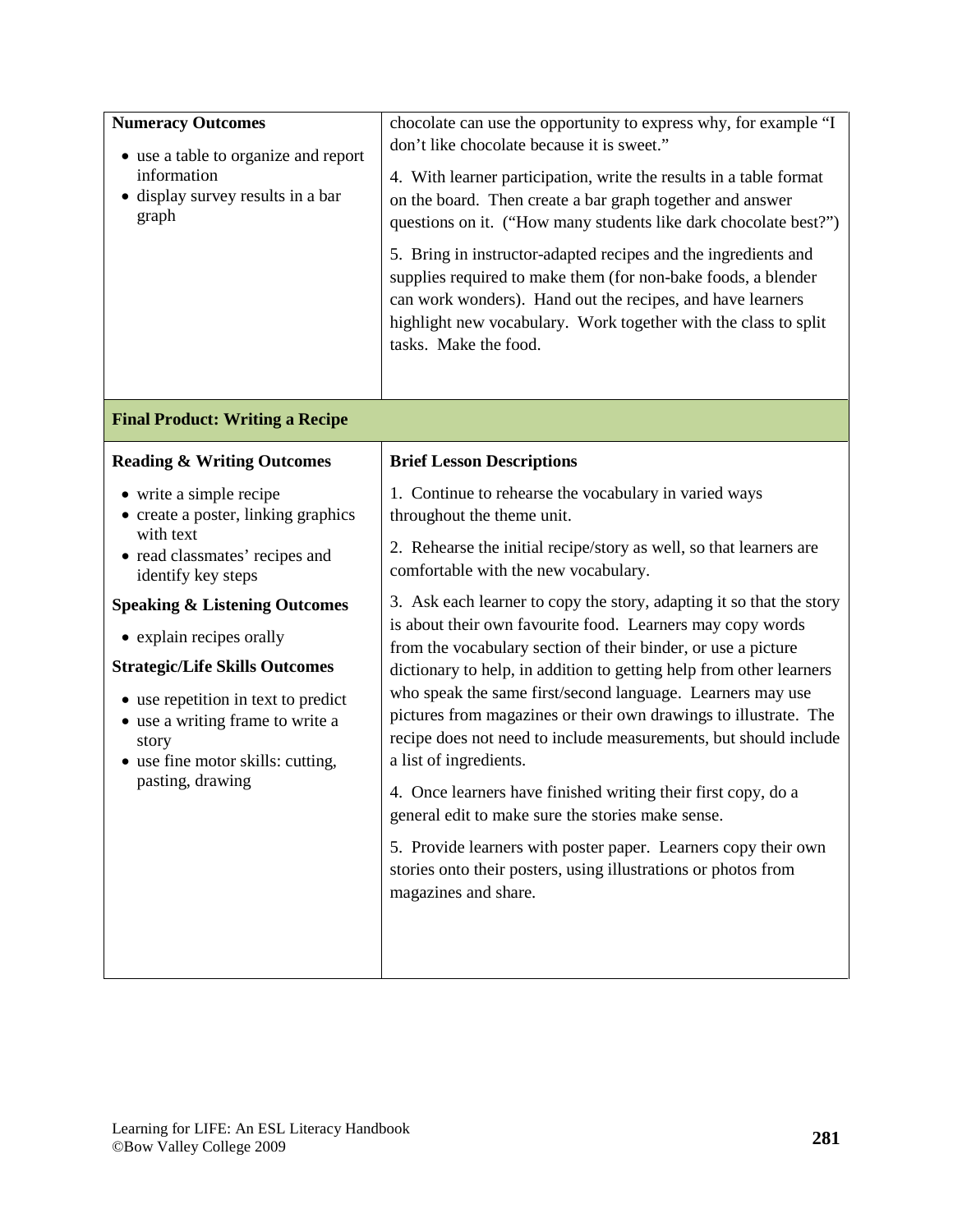| <b>Tools</b>                                                                                                                             |                                                                                                                                                        |
|------------------------------------------------------------------------------------------------------------------------------------------|--------------------------------------------------------------------------------------------------------------------------------------------------------|
| <b>New Vocabulary &amp; Concepts</b>                                                                                                     | <b>Language Structure</b>                                                                                                                              |
| vocabulary about food and food<br>preparation<br>following the format of a recipe<br>(imperative sentences with<br>bulleted ingredients) | simple present statements<br>$\bullet$<br>simple present questions and answers about preference<br>$\bullet$<br>(What's your favourite?)<br>imperative |

#### **Resources & Materials**

- flashcards from www.esl-library.com
- instructor-created vocabulary worksheets
- an instructor-created recipe story
- instructor-adapted recipes, as well as recipes from www.englishexpress.ca
- a simplified/adapted story about chocolate from *Weaving it Together* (Heinle and Heinle)
- several kinds of chocolate for learners to sample
- poster paper, markers, rulers, old magazines, sticky tack

#### **Assessment**

The learners are assessed throughout the unit in their abilities to meet the outcomes. Where suitable, they can choose one or two tasks to be included in their portfolios. For further information on portfolios, please see Chapter Eleven.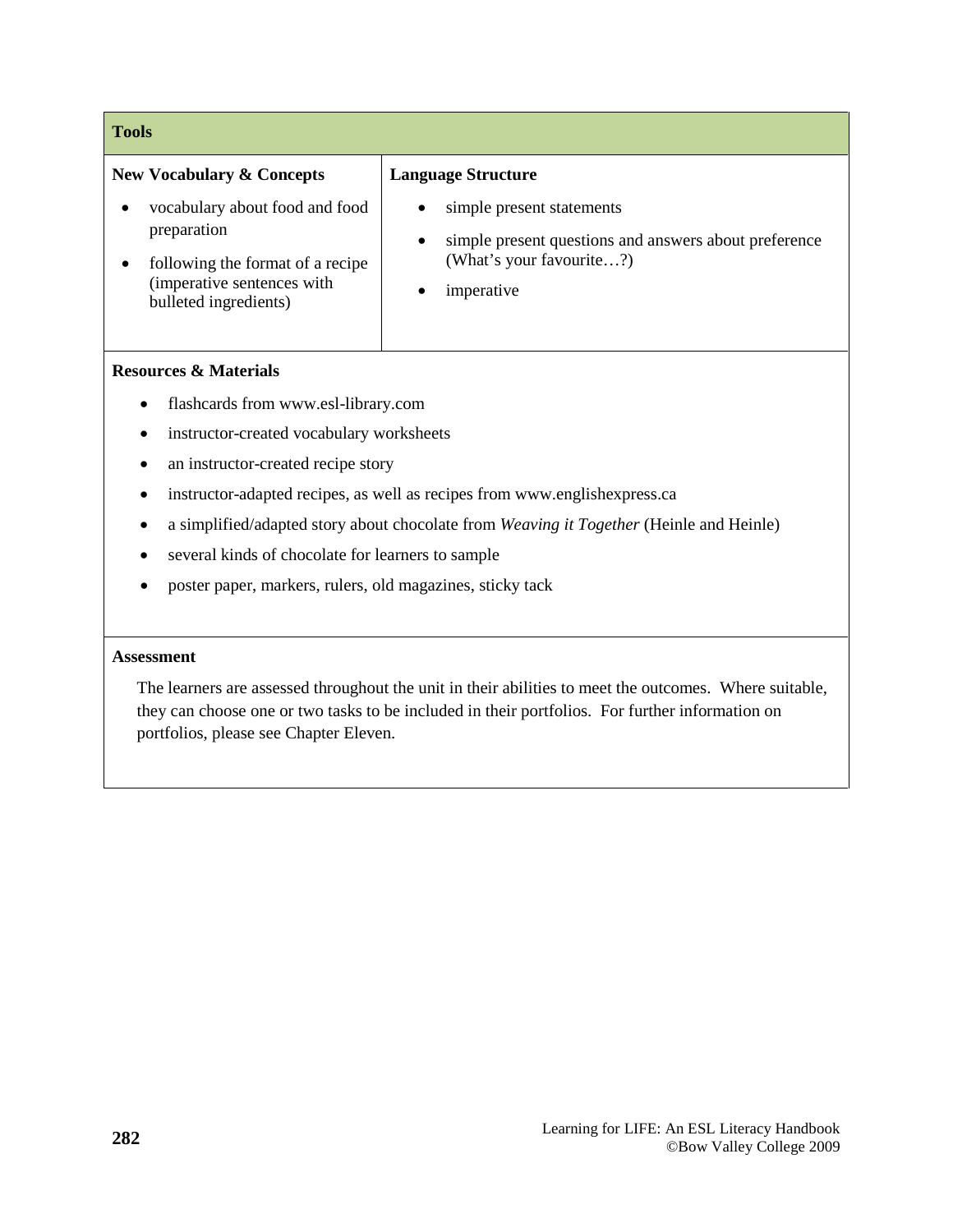#### <span id="page-24-0"></span>Lesson Planning for Phase I

Lesson planning for Phase I means creating meaningful, effective lessons that help learners to meet the outcomes of the class. Lessons are often connected to a wider theme. The first of our sample lesson plans is connected to the sample theme unit; the second is another example of a possible lesson.

In a good Phase I lesson, vocabulary is practiced and put into context. Lessons can also give the class the chance to practice listening and writing (strengthening the idea that they can begin to write words using invented spelling – an important step in developing the self-confidence to write), reading both formatted and unformatted texts, and using computers and the internet. None of these skills will be mastered in one session alone; the instructor recycles the vocabulary throughout the theme and key outcomes throughout the class.

There are several key features to a good Phase I lesson plan:

- No activity takes longer than 20 minutes.
- A variety of activities is used, including speaking, listening, reading, writing, and computer use.
- The lesson begins with oral vocabulary before moving to reading and writing.
- More challenging textual work is broken up with opportunities to talk and move around.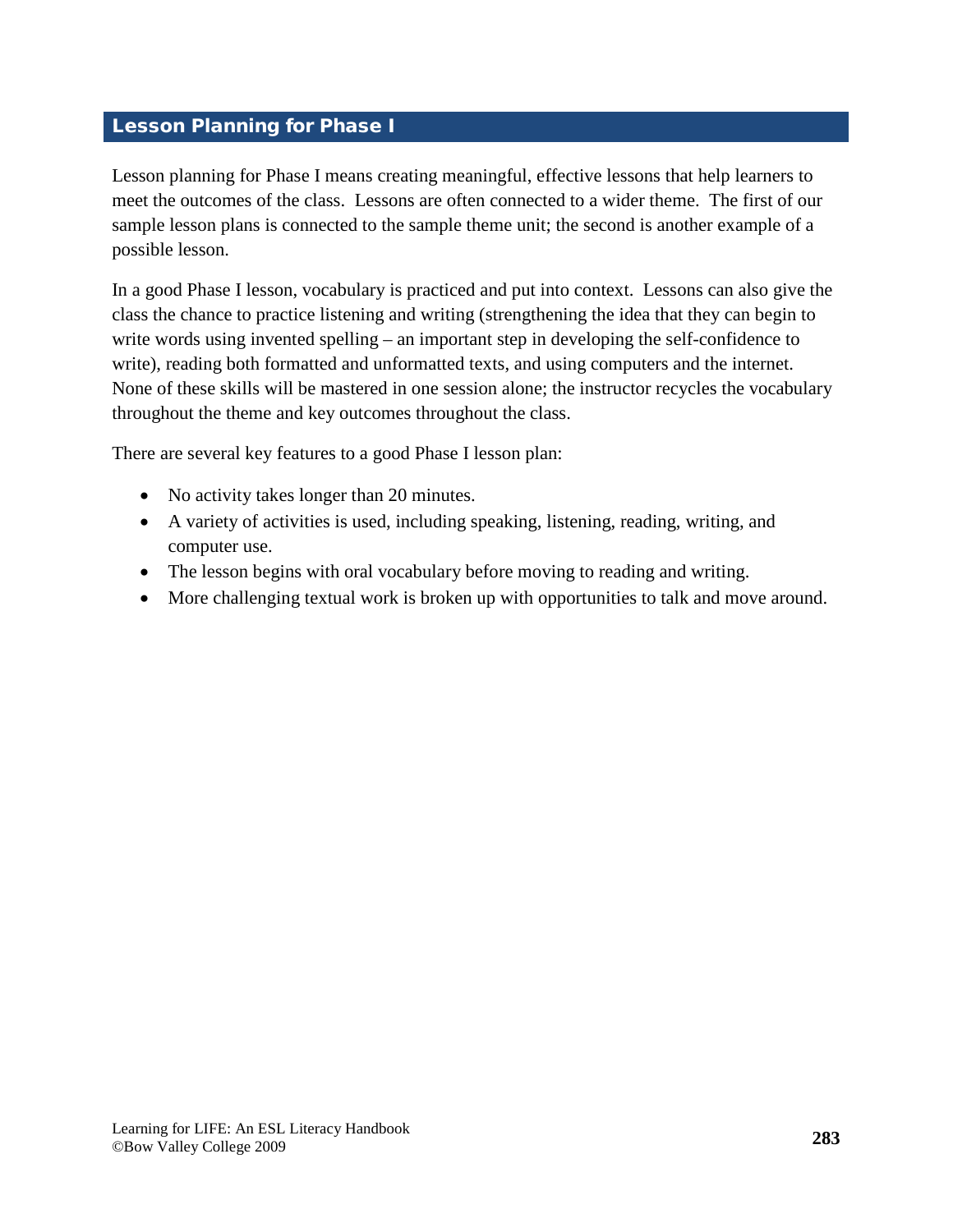#### <span id="page-25-0"></span>Sample Lesson Plans for Phase I

#### Sample Lesson Plan for Phase I: Writing a Recipe

Part of Theme: Final Product Level: Phase I Developing

Lesson Objectives:

- practice food vocabulary
- fill in a cloze activity of final consonants
- write an ingredients list and a simplified recipe
- put a story in correct sequence
- write down final sounds from a dictation

| Timing     | <b>Activity Description</b>                                                                                                                                                                                                                                                                                                                                                                                                                                                                                                                                     |
|------------|-----------------------------------------------------------------------------------------------------------------------------------------------------------------------------------------------------------------------------------------------------------------------------------------------------------------------------------------------------------------------------------------------------------------------------------------------------------------------------------------------------------------------------------------------------------------|
| 5 minutes  | <b>Warm-Up:</b> Greet learners. Ask them to tell you what they ate for breakfast or dinner.<br>Ask them what they brought for a snack.                                                                                                                                                                                                                                                                                                                                                                                                                          |
| 15 minutes | <b>Review Food Prep Vocabulary:</b> Hand out a cloze worksheet reviewing this week's<br>food preparation vocabulary ( <i>cut, dice, fry, bake, etc.</i> ). Go over it orally and then have<br>learners fill in the cloze using the word bank. Remind them to cross out the words they<br>have used. Go over it orally when they are all finished.                                                                                                                                                                                                               |
| 10 minutes | Group Work: In groups of four, have learners discuss their favourite meal and tell each<br>other in their group how to prepare the meal.                                                                                                                                                                                                                                                                                                                                                                                                                        |
| 20 minutes | Writing an Ingredients List: Have each learner write a list of ingredients needed for<br>their favourite meal. Allow learners to use the vocabulary sheets in their binder to help<br>them. Once learners are finished their writing their first copy, do a general edit to make<br>sure they have most of the ingredients listed and spelled correctly. Hand out lined paper<br>titled, "My Favourite Meal." Learners copy their list of ingredients. Then they draw or<br>find pictures from magazines to illustrate two or three items on their list. Share. |
| 10 minutes | Writing a Recipe Together: As a class, ask one learner to describe how to make his or<br>her favourite meal. Write this on the board in recipe format as the learner is speaking.<br>(Chop onions; put onions and chicken in a pan; etc.) Read it back to the learner to make<br>sure it is right. Have class read it chorally. Have learners read it individually, then copy<br>it into their notebooks.                                                                                                                                                       |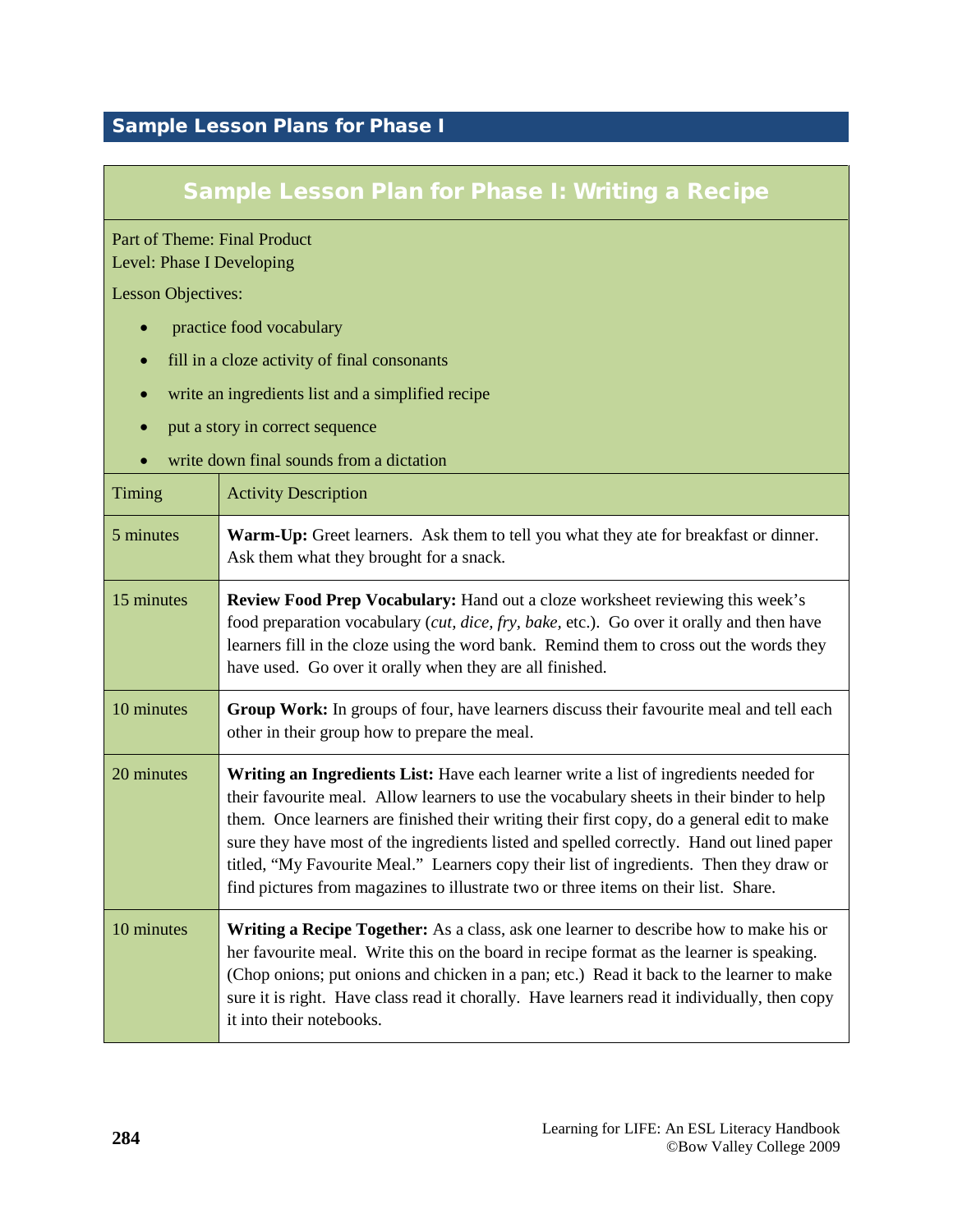| 30 minutes | Mr. Bean: Show the part of the episode where Mr. Bean makes a sandwich. Have the<br>learners retell the story. Put story strips in random order in a pocket chart. Read the<br>strips together as a class. Ask each learner to come up and point to specific words such<br>as fish, lettuce, sock, salt, and butter. Hand the strips out and have the learners put them<br>in the pocket chart in the correct sequential order. Read it together. Hand out individual<br>story strips and scissors. Learners cut up the story strips and glue them onto another<br>worksheet in the correct sequential order. |
|------------|---------------------------------------------------------------------------------------------------------------------------------------------------------------------------------------------------------------------------------------------------------------------------------------------------------------------------------------------------------------------------------------------------------------------------------------------------------------------------------------------------------------------------------------------------------------------------------------------------------------|
| 10 minutes | <b>Singing:</b> Sing a food song such as "Oats, Peas, Beans and Barley Grow" or "On Top of<br>Spaghetti."                                                                                                                                                                                                                                                                                                                                                                                                                                                                                                     |
| 10 minutes | Listening and Dictation: Tell the learners you are going to practice reading and writing<br>final sounds. Review some of the final sounds the learners already know. Introduce two<br>new final sounds. Solicit words from the learners that have the target sounds in word-<br>final position and write these on the board. Review them with the class. Hand out a<br>worksheet of 10 three letter words with the final sound missing. Read each word and<br>have learners fill in the missing letter. Go over the exercise with the class.                                                                  |
| 10 minutes | <b>Portfolio Work:</b> Remind the class about the different worksheets they have done this<br>unit. Hand out three post-it notes to each learner. Have learners reflect on the unit by<br>looking through their binders and putting a post-it note on the three pieces they like best.<br>Then go around to each learner and look at the ones they have chosen. Help them choose<br>one piece for their portfolio.                                                                                                                                                                                            |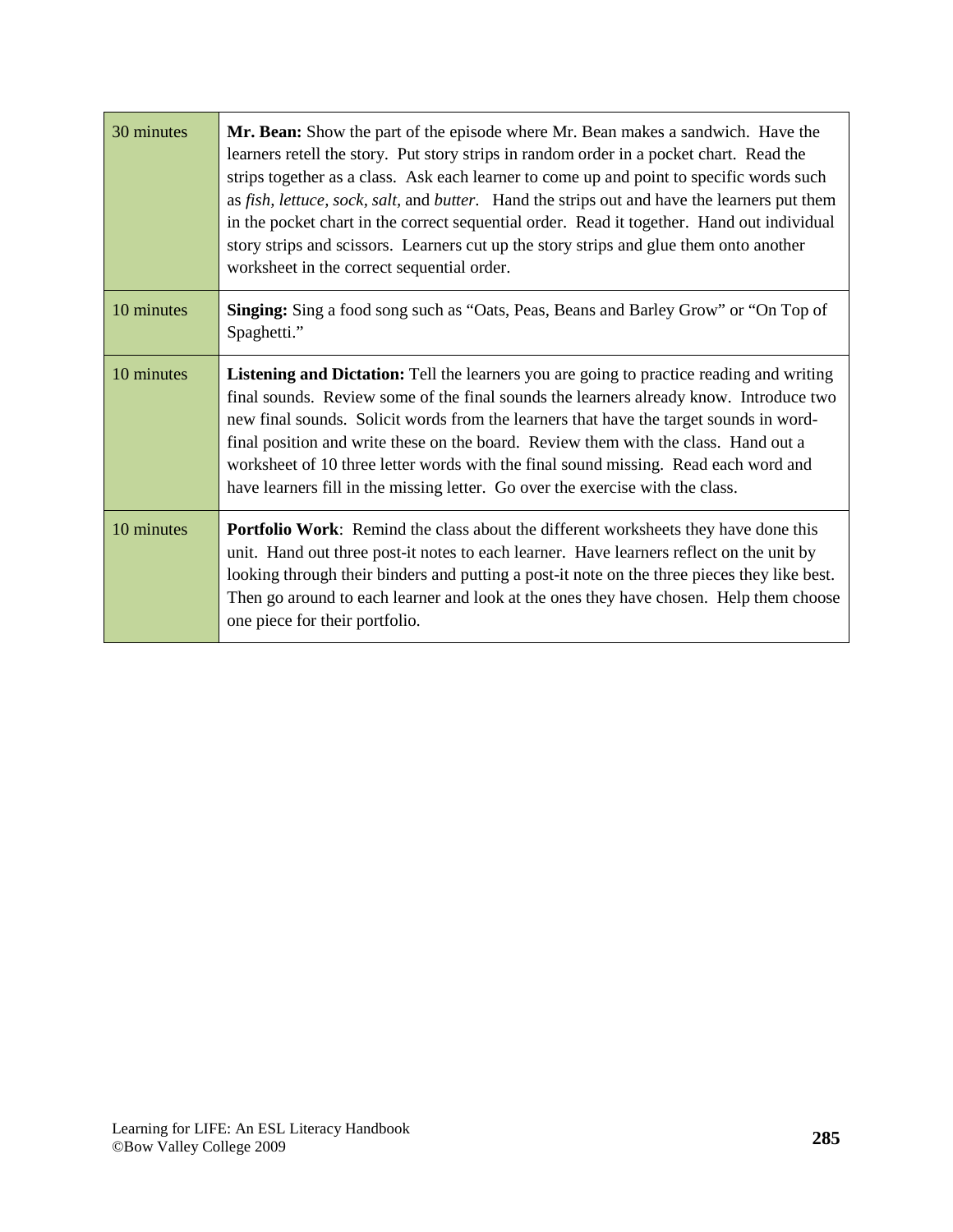#### Sample Lesson Plan for Phase I: Weather

Part of Theme: Developing the Theme Level: Phase I Adequate

Lesson Objectives:

- introduce weather vocabulary
- take simple word dictation with short vowel sounds
- introduce the concept of temperature, including highs and lows
- read formatted text and locate information: weather forecasts

| Timing     | <b>Activity Description</b>                                                                                                                                                                                                                                                                                                                                                                                                                                                                                                                                                             |
|------------|-----------------------------------------------------------------------------------------------------------------------------------------------------------------------------------------------------------------------------------------------------------------------------------------------------------------------------------------------------------------------------------------------------------------------------------------------------------------------------------------------------------------------------------------------------------------------------------------|
| 5 minutes  | Warm-Up: Greet learners. Ask learners to look at their weekly schedules in the front of<br>their binders, and have them tell you what the class is doing today. Write the agenda on<br>the board, and add any further information about the theme or special events for the day.                                                                                                                                                                                                                                                                                                        |
| 20 minutes | Listening and Dictation: Place the individual whiteboards and markers on each table.<br>Review the short vowel (cvc) sounds, referring to the pictures that match each sound (a-<br>apple, e- elephant). Rehearse the sounds together and review the shape of the mouth for<br>each sound.                                                                                                                                                                                                                                                                                              |
|            | Read words, one by one, to the learners, giving them plenty of time to write the words on<br>their whiteboards. Repeat each word several times slowly, and encourage learners to think<br>about the shape of their mouth when they say the words. Each time, ask a learner to spell<br>the word for you and write it on the board.                                                                                                                                                                                                                                                      |
| 20 minutes | Review Weather Vocabulary: Review this week's thematic vocabulary, weather, with a<br>game of Pictionary on the class whiteboard. Allow learners to use vocabulary sheets to<br>help them remember or guess the correct word.                                                                                                                                                                                                                                                                                                                                                           |
| 20 minutes | Temperature, Highs, and Lows: Introduce the concept of temperature. Referring to an<br>enlarged photocopy of this morning's paper, talk about the words high and low. Discuss<br>what kinds of temperatures are hot, cold, warm, and cool. Write the next question on the<br>board: "What's the high for today?" Elicit an appropriate answer, and write it on the<br>board. Practice questioning and answering with a few learners, until they are comfortable<br>using the sentence frames. Do the same for the next question, "What's the low?" Have<br>the class practice together. |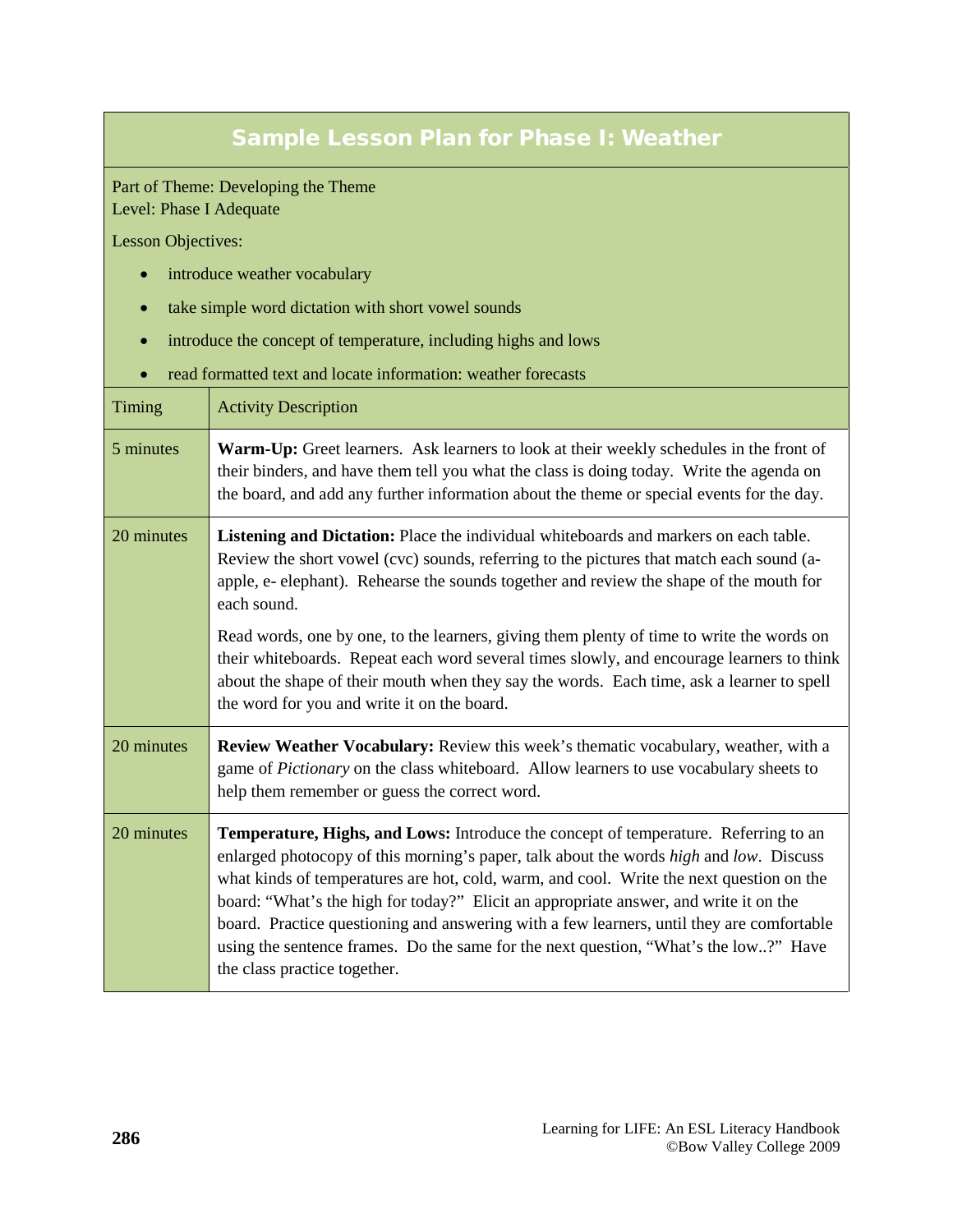| 15 minutes | <b>Thematic Reading:</b> Read a story about the weather as a class, giving each learner an<br>opportunity to read a page (one sentence) aloud to the class. Then have learners read the<br>story again in partners.                                                                                                                                                          |
|------------|------------------------------------------------------------------------------------------------------------------------------------------------------------------------------------------------------------------------------------------------------------------------------------------------------------------------------------------------------------------------------|
| 10 minutes | <b>Weather Discussion:</b> As a class, discuss the weather in various parts of the world,<br>particularly in the countries the learners come from, as well as the location they live in<br>now. If there is a community volunteer, create two groups of learners for this discussion.<br>Elicit learner knowledge about appropriate clothing for the four seasons in Canada. |
| 15 minutes | <b>Computer Lab Reading:</b> In the computer lab, have learners go to www.englishexpress.ca<br>and direct them to one of the stories about weather and seasons.                                                                                                                                                                                                              |
| 15 minutes | <b>Computer Lab Checking Weather Forecasts:</b> Still in the computer lab, have learners go<br>to a website such as www.theweathernetwork.com. On the class screen, model how to<br>find the weather for a given location. Then have learners check the weather in various<br>places.                                                                                        |